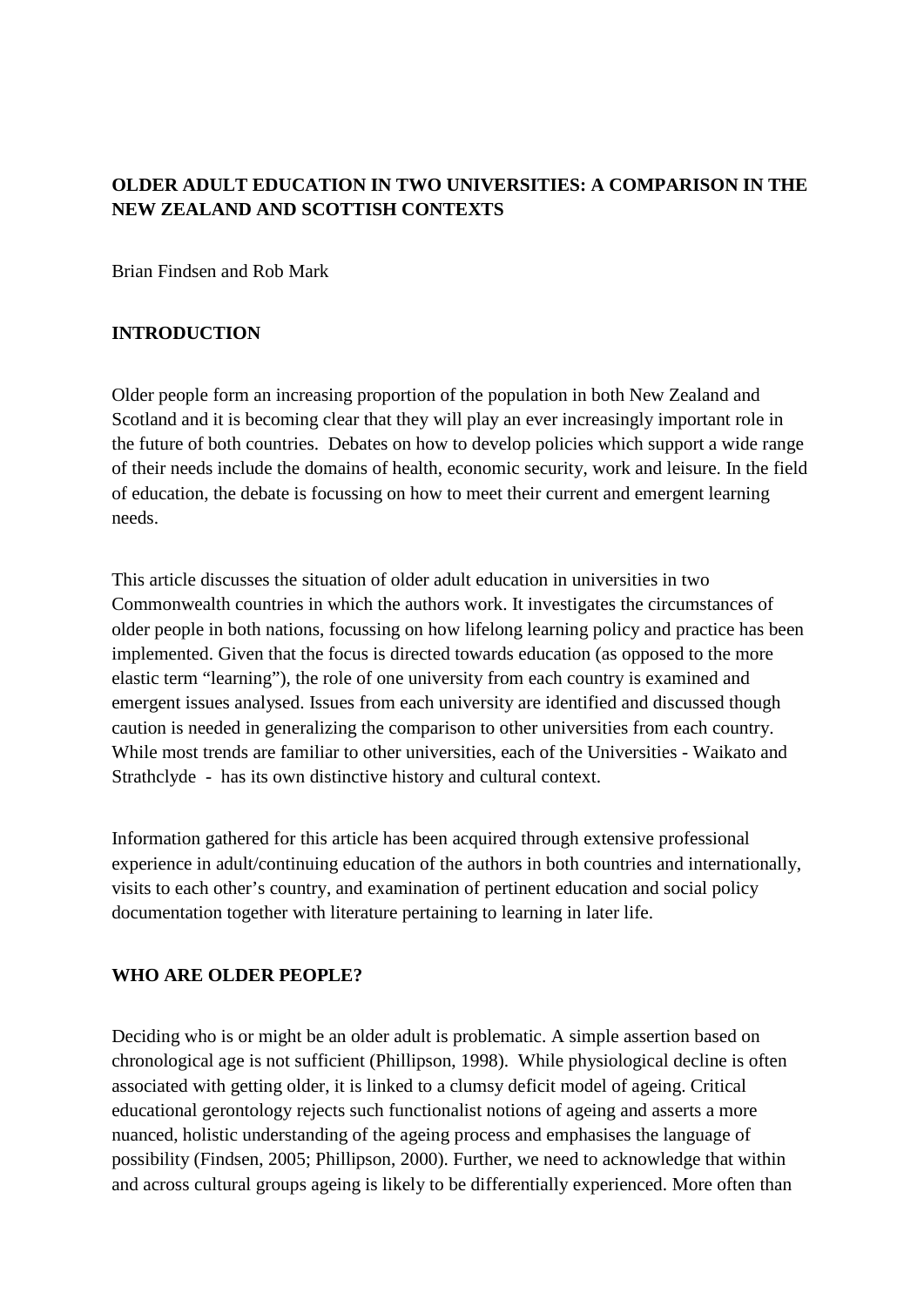not, legal definitions associated with the award of pensions may determine who is older; normative notions of "retirement age" also function to influence how older age might be approached. As baby-boomers enter the early stages of the third age (Laslett, 1989), the "old rules" of how one should live in later life are increasingly jettisoned.

*New Zealand:* while the majority of older adults are from a European background, the latest census reveals an increasingly diverse population. According to the 2013 Census, in terms of age structure, the overall pattern is towards an ageing population (in 2013, people aged over 65 years constituted 14.3%; 12.1% in 2001); in the Māori and Pacific peoples, a more youthful population is evident (Statistics New Zealand, 2013). Hence, although overall New Zealand might be described as having an ageing profile, ethnic populations have very different life trajectories and life-chances compared with the European norm (Davey, 2006).

A government pension is universally available at age 65, regardless of financial status or gender. Accordingly, the receipt of a government pension may act as a proxy for "older person". However, in terms of socio-cultural dynamics, the prospects of a professionallyoriented European urban male at age 65 are very different from those of a Māori woman who lives in a rural area, more likely as part of an extended family.

*Scotland:* The indigenous population is largely Scots with people living longer providing new challenges. Thorpe (2011), writing for the British Geriatrics Society, notes thatthere are 5.2 million people in Scotland with just over a million aged 65 and over. The number of over 65s is set to increase 62% by 2031 and there will be a 38% rise in people aged 85 by 2016 and a 144% rise by 2031. By 2031 there will be more "very old people" with a proportionately smaller, younger, employed, tax-paying population**.** While some of these older people will want to go on working and will have needs for skills training, an increasing number will have needs for education which focuses on their new-found leisure time. With two in five people in Scotland living with a long-term condition, there will be an increasing need to focus on health education and social care needs, particularly for those over 80 years of age (British Geriatrics Society 2011, http://www.bgs-scotland.org.uk/index.php/about-13/ageinghealthstats).

## **THE BROADER SOCIO-CULTURAL-ECONOMIC CONTEXT**

By world standards, New Zealand and Scotland might be described as "small countries". In New Zealand's case, while it is the size of the UK overall, in comparison with its larger neighbour, Australia, it is not big; for Scotland, it too is subject to its identity as part of the UK, covering about one third of the total land mass of the UK but accounting for approximately 10% of the UK population. Both countries celebrate their distinctiveness as nations with a "can-do" attitude and considerable resilience. The populations are relatively small – New Zealand has 4.5 million; Scotland has around 5.2 million – and in each case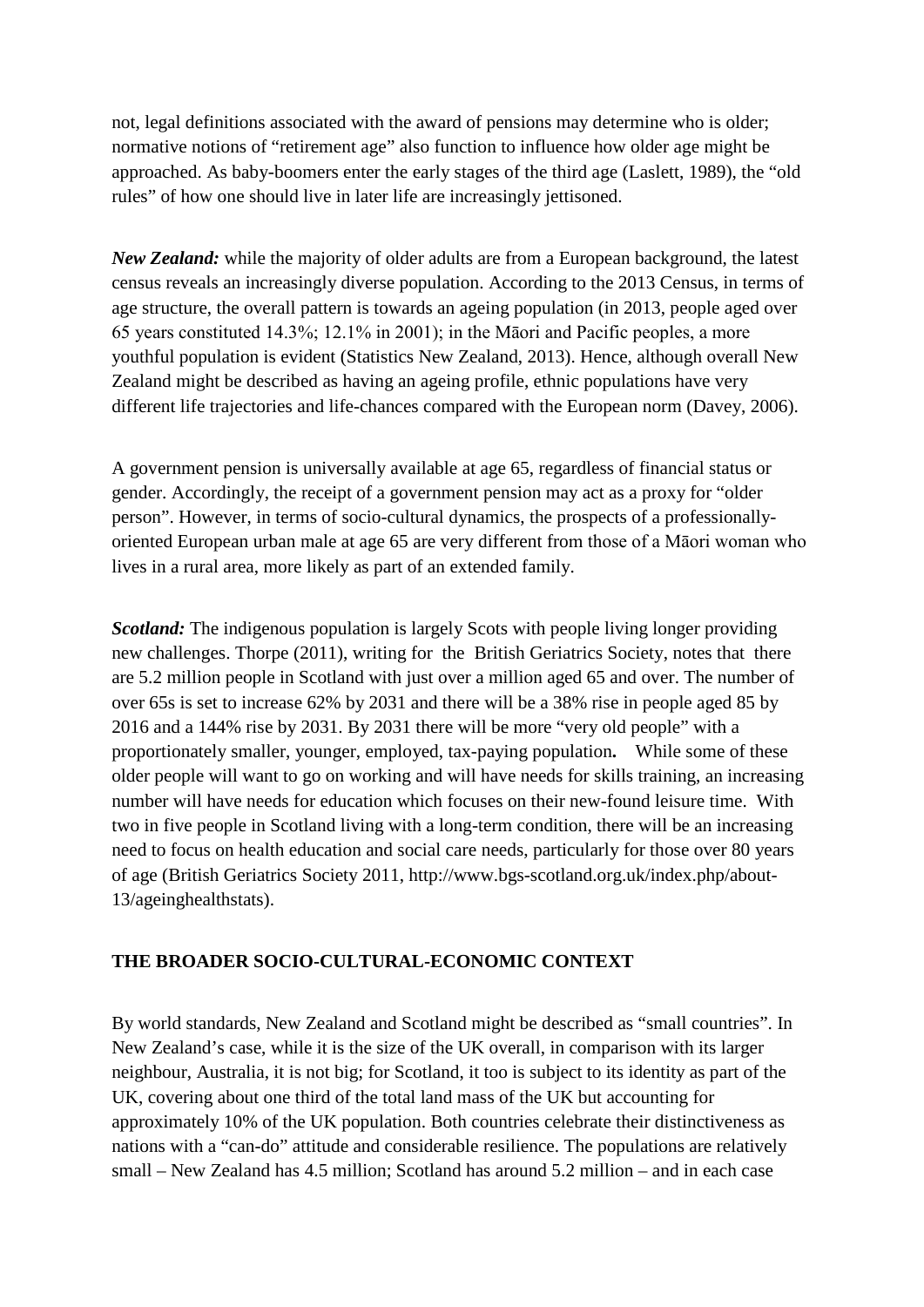urbanisation has been a significant feature in shaping the landscape and lives of the people. Much of the New Zealand population is concentrated in the northern part of the North Island (one third of the citizens live in Auckland); much of the Scottish population is centred in the belt connecting Glasgow to Edinburgh.

*New Zealand*: An important dynamic in New Zealand society has been colonization by the British, resulting in many social/educational institutions being derived from the "mother country" (Dakin, 1992). Counter-acting this influence is the establishment of New Zealand as a bi-cultural nation (and hence, the use of the phrase "Aotearoa New Zealand"). The Māori language (*te reo*) is an official language used alongside English though people of Māori extraction constitute around 15% of the population. The Treaty of Waitangi, signed between the British Crown and mainly northern *iwi* (tribes) in 1840, is a blueprint for collaboration across the two main cultural groups. In particular, principles of protection, partnership, and participation are embedded into social policy statements, including policy in the (adult) education system (Jesson, 2010). However, given fairly keen immigration in recent decades, the population of this country is increasingly diverse, suggesting that the concept of multiculturalism might be adopted by many citizens who do not see themselves as part of the Treaty arrangement. The 2013 census (some overlapping categories) reveals that Europeans are 74%; Māori 14.9%; Pacific Peoples 7.4%; Asian 11.8%; Middle Eastern, Latin American, African 1.2% and other at 1.7% (Statistics New Zealand, 2013).

*Scotland*: Scotland is a modern, open economy and is rich in economic potential and natural resources. It has a broad industrial base which includes traditional industries such as oil and gas to renewable energy and creative industries and against a relatively subdued global economic environment, is now recording strong economic growth. Its population continues to rise and reached its highest ever total in 2013. The size of its ethnic population has doubled since 2001 to 4% of the population with Asians being the largest group and accounting for 3% of the total population. The Scottish Government is devolved from Westminster in London. It has a range of responsibilities which include health, education, justice and the environment. Some powers are reserved for the UK government in areas such as immigration, foreign policy and defense.The Government's aim is to encourage participation in the diverse cultural life of the nation and the widening of access to sport. Arts and culture are seen as bringing real benefits for communities and individuals and engagement in sport is seen as making an important contribution to the health and well-being of individuals.

Successive governments in Scotland have recognised the demographic challenges facing the country, in particular, the challenge of Scotland's ageing population. The Labour-Liberal Democrat coalition produced a strategy on older people and the challenges of an ageing population entitled *All Our Futures* (Scottish Government, 2007a). This set out an impressive vision of equal citizenship for older people, recognising the contributions to society older people had made and could continue to make, and recognising the obligations on the rest to enable their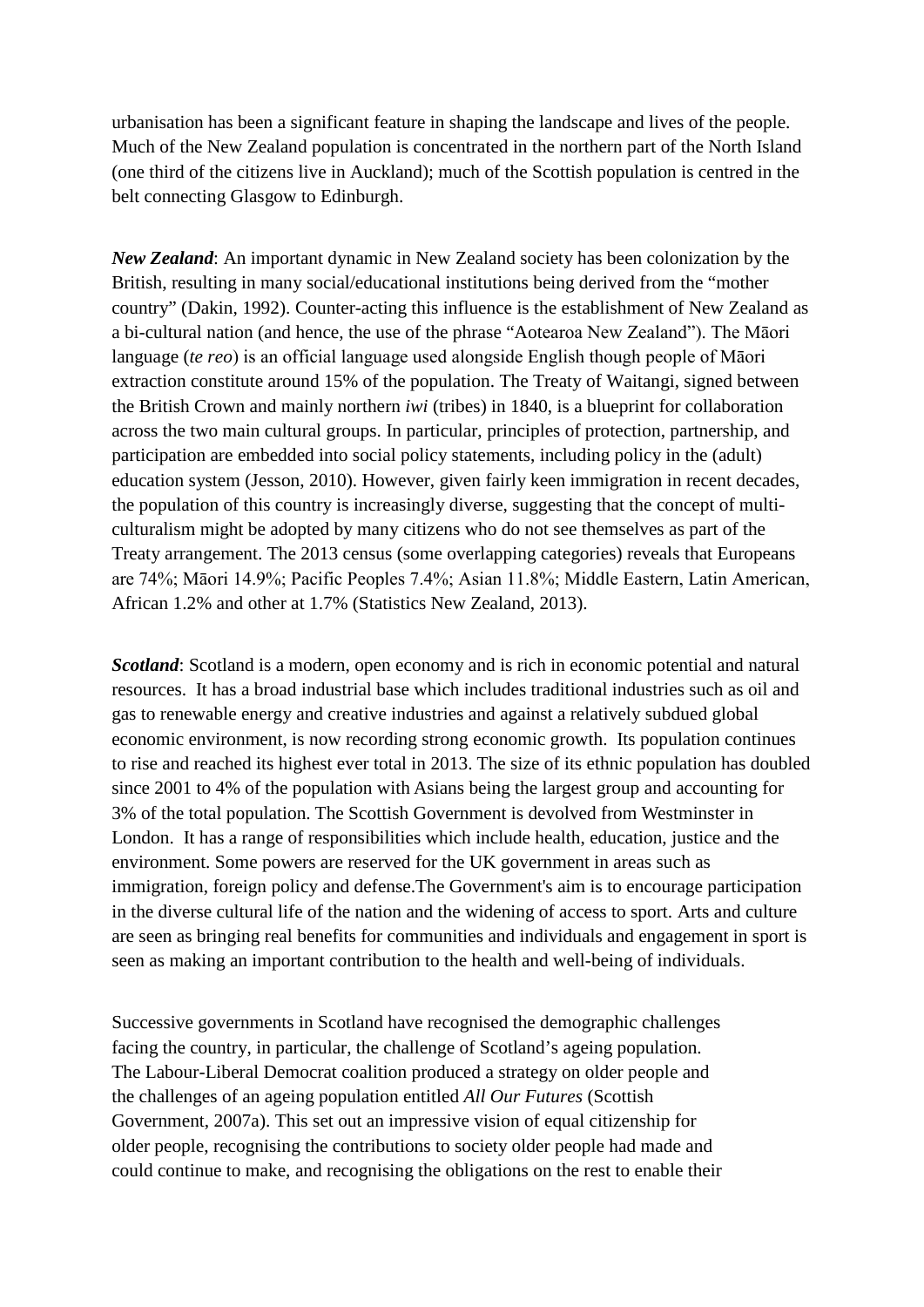continued participation in society. It included policy interventions which enable older people as far as possible to remain active in their homes and communities (http://www.gov.scot/Publications/2007/03/08143924/9).

## **LIFELONG LEARNING: DISCOURSES AND PRACTICES**

In many societies the concept of lifelong learning has replaced the notion of adult education (Findsen & Formosa, 2011). This is especially the case in governmental policy where nations have sought to assert the rights of individuals to continue their learning throughout life (including learning in later life) but have not usually ensured that individuals have access to education. It has been convenient for governments to support the rhetoric of lifelong learning but not provide the funding for lifelong education. In both New Zealand and Scotland, policy proclamations have been acknowledging that lifelong learning is necessary but have been less clear on whether older adults are part of this mandate.

In the international literature on lifelong learning, four main themes have been articulated irrespective of geographical location. Of course, the active support for each theme varies from place to place and quite often the themes collide when it comes to their implementation.

*The economic imperative*: By far the most powerful discourse in lifelong learning is that of enhancing the economic capacity of both individuals, groups and the nation so that a country can compete globally in the marketplace (Davey & Cornwall, 2003; Rothwell et al., 2008). Accordingly, most governments provide resources for vocational skills enhancement, development of generic skills, training for work programmes (on the assumption that there is work after training) and general employability attributes. Enterprise and innovation are especially valued in this new knowledge economy. In both New Zealand and Scotland, policies emergent from the lifelong learning agenda are saturated with such rhetoric.

*Personal development*: This theme is longstanding and previously linked to the notion of a liberal (adult) education. In recent times, the theme has lost much of its "knowledge for its own sake" ethos and adopted a more utilitarian tinge. Given that personal responsibility is at the root of this approach, few governments feel it is their prerogative to fund such individual development.

*The active citizen***:** In the rhetoric of most governments, the idea of an informed and critical citizen is part of what it means to be part of a democracy. Applying this discourse, citizens need to be able to make informed choices and exercise their rights to vote and express opinion. In less democratic societies, this concept is not celebrated nor espoused as a desirable goal for lifelong learning. In the New Zealand context, universities in their statutes are expected to "act as the critic and conscience of society" so there is a clear expectation that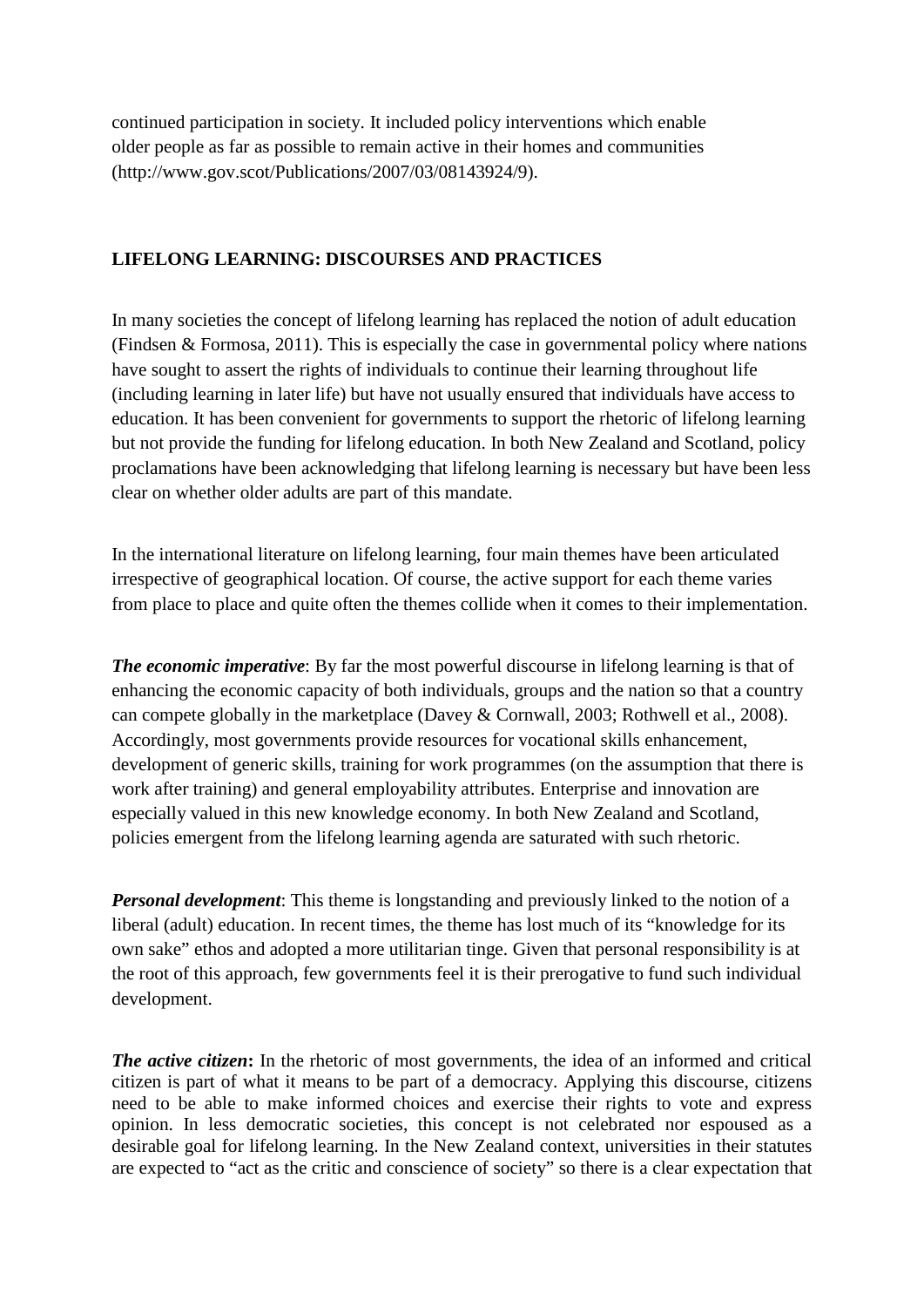higher education has an explicit role in helping to democratize society. In the Scottish context, a landmark in the development of adult education was the publication of the Alexander report (Scottish Education Department, 1975) which argued for education as a lifelong process and learning as a basic characteristic of life. The report singled out various groups which include older people recommending that adult education should be incorporated into a community development approach. The effects of Alexander were far reaching, across the whole sector of adult education including adult education in universities (Mark, 2013). In 2004 the community education services in Scotland were replaced by Community Learning and Development (CLD). This signaled a change in philosophy as well as in name. Today there are few existing local authority CLD services. Most have been rebranded into other service areas. The ideas and values which were once promoted have been diminished considerably.

*Social inclusion/exclusion*: While the notion of equal educational opportunity has been upheld in Western countries as a powerful myth, it has become recognized by many nations that in practice this is hard to achieve, especially for some groups in society who have undergone discrimination in terms of access and participation in education. Accordingly, marginalized groups have been identified and special efforts made to address historical discrimination through programmes of social inclusion. In (adult) education such groups may include the poor, ethnic minorities (including indigenous people), some women, some older adults, many new immigrants, prisoners and disabled people. In the context of New Zealand, where the Tertiary Education Commission (TEC) has identified Māori, Pacific Peoples and youth (under 25) as "priority groups", there are active policies to provide additional resources to these sectors of society (TEC, 2010). In some respects, the need for social inclusion or social equity programmes is to mitigate the effects of an economic model which values entrepreneurship, individualism and competition.

*Reflection on the themes*: In describing the main themes from a discourse of lifelong learning, it is timely to ask whether and how older people fit into these categories. In the economic model, often older people are given brief mention as they have often been marginalized in a workforce. Persistent stereotypes of older people as being disengaged from paid work and taking the place of a younger worker are difficult to change (Beatty & Visser, 2005). Increasingly, in Western societies, especially as retirement is no longer compulsory, people in their 60s and 70s continue to work in the same or other workplace (as in encore or extended careers), perhaps in part-time or seasonal work. Both governments and employers have been slow in recognizing "the new order" in which older people in paid work is more normative. In such a context, training and professional development need to be available to all workers, regardless of age (Lindberg & Marshallsay, 2007).

The idea of continuing to learn for individual development remains strong, especially amid the middle-classes. In adult education in both countries, providers such as universities, polytechnics/colleges, community schools, community centres have provided sustained educational opportunities. Participation studies around the Western world, several initiated by the National Institute of Adult Continuing Education (NIACE), point to a familiar scene of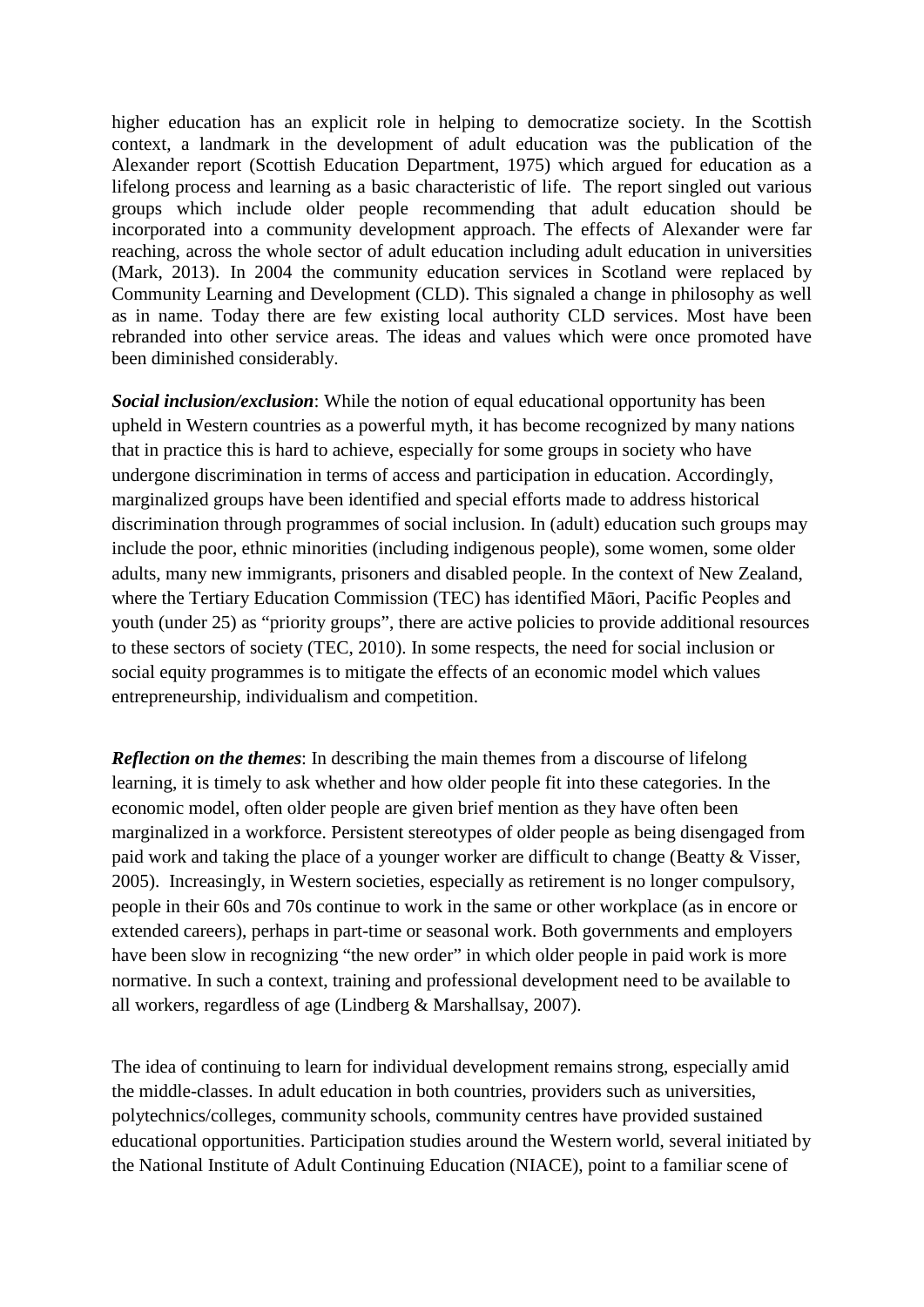women dominating participation in many leisure/recreational activities (McGivney, 2006). Even though the New Zealand Government recently cut funding to high schools for adult and community education (ACE) in 2010 by 80% and to universities for ACE provision entirely in 2011, there are still pockets of provision from other providers such as the Rural Education Activities Programmes (REAPs). The self-improvement motive continues to be strong though the internet, rather than programme provision, may now meet some of this need.

Older adults are a heterogeneous sub-population (Findsen, 2005). While many older people retain active participation in civil society, others, particularly those entering the fourth age, find it challenging to remain engaged as active citizens. This will become a major challenge for local and national governments as the age structures in many countries change in the direction of greater numbers of older people in society. Yet, there are many seniors in both New Zealand and Scotland who provide free labour to social services and voluntary organizations (Tuckett & McAulay, 2005). Through volunteering many elders continue an active profile in their communities and engage in learning either at an experiential level through day to day activity or through more formalized training (Jarvis, 2001).

The theme of social inclusion in regard to older people has been grasped by both New Zealand and Scotland. It is commonplace for a myriad of services to be explicitly identified for older citizens in shopping malls, free or subsidized travel, parking arrangements, mobility scooters and wheelchair access to public facilities. In older adult education, some classes have been designated for seniors only; increasingly, as in the case of the University of the Third Age (U3A), older people have asserted their rights to plan, implement and evaluate their own educational opportunities (Boulton-Lewis, 2012). The University of the Third Age in Scotland is a self-help organisation for people no longer in full time employment or with parental responsibilities. It provides educational, creative and leisure opportunities in a friendly environment. The Scottish U3A has currently over 7,000 members in 44 U3As. Individual members are both learners and teachers, giving their services freely and they contribute to costs of using educational or cultural facilities. Among them they currently offer over 300 subjects for which there is no accreditation or validation and there are no assessments. The U3A provides a valuable route for older adults to engage in non-formal learning which is non-accredited at a comparatively low cost. It is particularly appealing to those who want flexible leisure-type programmes and which provide opportunities to meet people socially. Despite this glimpse of optimism exemplified by the U3A movement, there remains a major challenge to meet the learning needs of many older people whose mobility may be impaired or who have (perhaps inadvertently) been alienated from ordinary life chances.

### **THE POLICY FRAMEWORK**

There are numerous policy statements made in both New Zealand and Scotland that have had some impact on the quantity and quality of educational opportunity. While it is acknowledged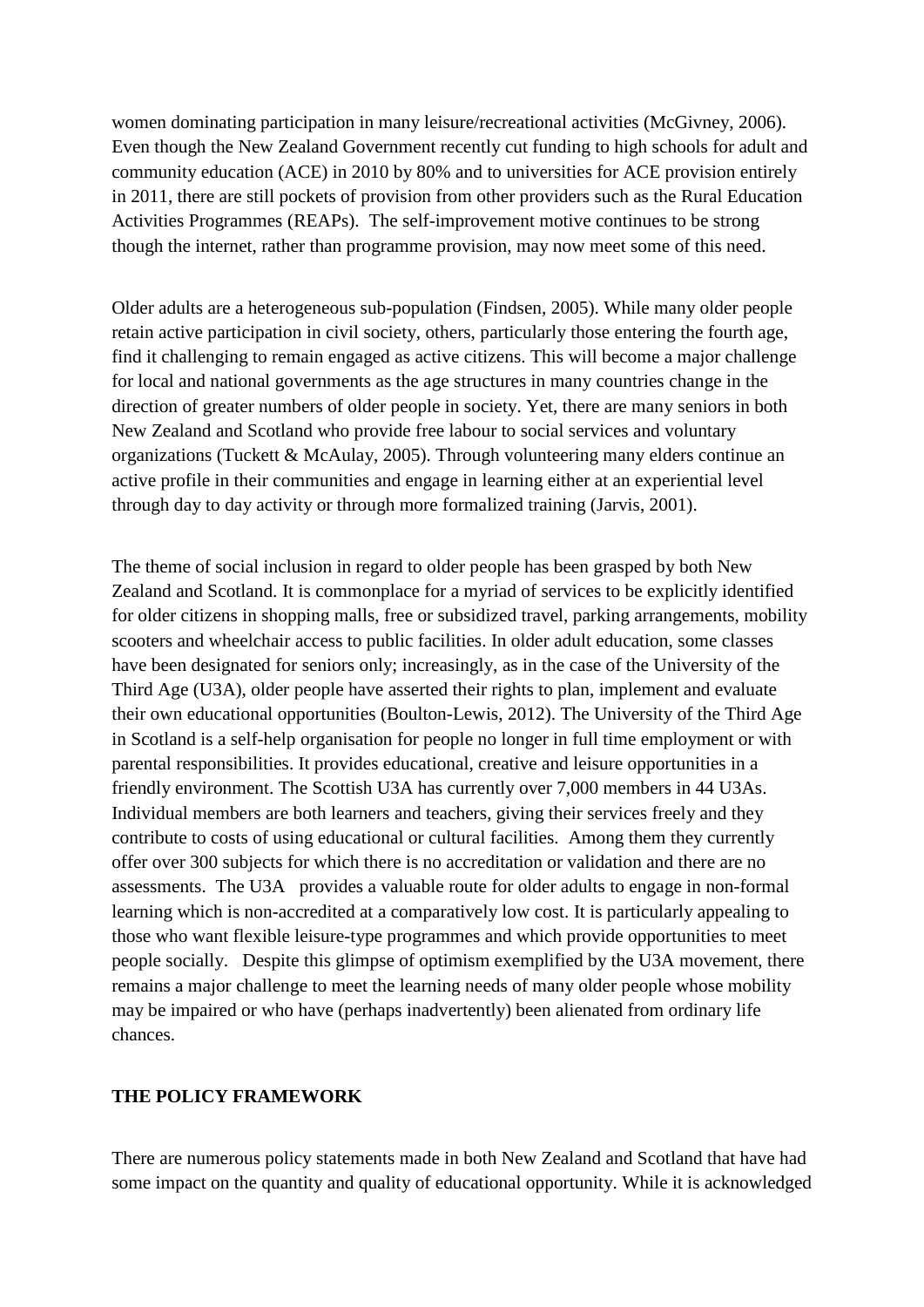that social policy is developed in a diverse array of contexts, usually policies related to lifelong learning and ageing are of more direct relevance. In this paper, we look briefly in both countries to identify significant policies that have had an impact on educational opportunities for older adults.

*New Zealand:* In terms of lifelong learning in New Zealand, the previously active National Council of Adult Education (NCAE) initiated a working party in 1987 which made many recommendations, some to link active ageing and learning more explicitly (AEWP, 1987). After this time, the Tertiary Education Commission has been the official mouthpiece of Government since its establishment in 1989. It has been informed by numerous papers, including *Koia! Koia! Towards a learning society* (AECLWP, 2001).Throughout these documents, while reference may be made to "marginalized groups", seldom have older people been specified. In short, older adult education is not part of normal governmental consciousness; hence, little direct funding emanates from government specifically for older adult education. The major path for funding in ACE has been via literacy and numeracy but older people do not figure in this funding distribution, apart from acknowledgement within the Office of the Minister for Senior Citizens.

Policy statements regarding ageing are reasonably plentiful and usually supportive of "active ageing", "productive ageing" or "successful ageing". Policies have also emanated from allied services such as health and social welfare, usually asserting that individuals develop greater autonomy and resilience and become less dependent on the state (see the Department of Social Welfare, 1999). Older adults are encouraged to be more fully engaged in society in line with international policies asserting their rights to do so.

*Scotland:* A report published by the Scottish Government *All Our Futures: Planning for a Scotland with an Ageing Population (2007a) set out a vision for* Scotland which valued and benefited from the talents and experience of older people. The report identified improving health and well-being, and providing learning opportunities as key action priorities. Older adults have also become aware of the need to update their skills level for re-entry into employment.

The Scottish Government's strategy for lifelong learning, under the umbrella of *Scotland's Futures Forum* (2007b), agreed that policy makers have to know in what circumstances and in what forms learning would be attractive to older adults. Its key discussion document (Schuller & Watson, 2009) also revealed that provision was not being adjusted in line with economic, social and demographic changes. In his report, *Older People and Wellbeing,* Allen (2008, p.5) highlighted that there is "still no 'Sure Start' for later life". Indeed, between 2004/5 and 2006/7, when adult educational funding in the UK dropped off, the number of learners in publicly-funded provision fell by over a million, with those over 65 the largest proportion of learners lost (Anderson, 2008). The international study by Kirkwood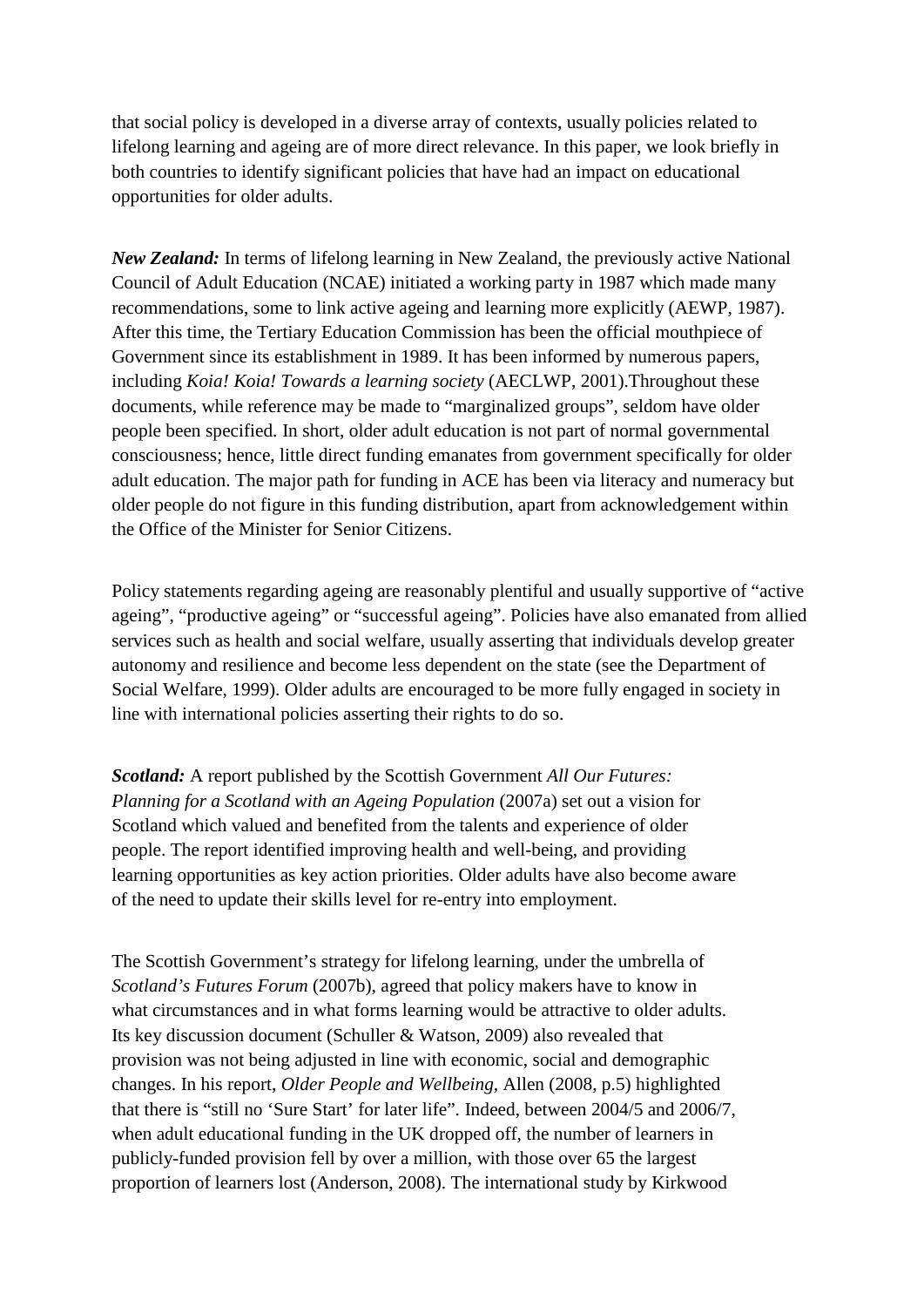et al. (2008) drew attention to the undervaluing of older people and made a plea for the greatest number of older adults maintaining the best possible 'mental capital', not only to preserve their independence and wellbeing, but also to maximize their active engagement and contributions to national life.

Since 2010, *Skills for Scotland: Accelerating the Recovery and Increasing Sustainable Growth* has become the main lifelong learning strategy for Scotland. The strategy which has four priority themes - empowering Scotland's people, supporting Scotland's employers, simplifying the skills system, and strengthening partnerships - clarifies the government's commitment to skills and training to help address the need for skills and to improve economic performance. However, the focus has been towards young people. The potential for certain groups (such as those lacking skills in literacy and numeracy; older learners supporting sustainable growth in the economy) has not so far been fully realized.

The introduction of Individual Learning Accounts (ILAs) as a demand-focused source of funding for lifelong learning has placed the individual at the centre of learning and skills development and provides resources which can be accessed to increase control and choice over an individual's skills and learning development. In 2009-10 over 53,000 courses were attended by around 44,500 people on low incomes using ILA funding. While many older learners may have benefited, the increasing focus on work-related skills places considerable limits on the kind of programmes older people can access.

In 2014, the Scottish Government realised its new *Statement of Ambition* to widen access for adults to learning. The statement also focusses on the need to promote inclusion and equality with learners at the centre of the decision-making process. The Statement of Ambition seeks to make Scotland a creative and engaged learning society and recognizes the importance of adult learning in the development of the individual, the community and the country as a whole. One of the few references to older people in the statement recognises that Scotland's people are now living longer, healthier lives and that adult learning has a key role to play with this changing demographic (Statement of Ambition, 2014:1.4). While this statement is to be welcomed in that it reaffirms the rights of adults to engage in learning, it remains to be seen to what extent older adults will benefit from any new approaches.

A focus on skills and work-related programmes in Scotland has meant that adult learning opportunities are becoming increasingly market orientated and at the same time, the ability of learners to engage in learning is becoming increasingly dictated by an ability to pay for programmes. In effect, this marketization of adult learning renders older adult education as a preserve of the rich and already well-educated.

### **HIGHER EDUCATION**

*New Zealand:* The system of higher education (HE) in New Zealand reflects its colonial past in that the universities have been modelled from British antecedents (Dakin, 1992). Since the mid-1980s the country has undergone significant neo-liberal reforms and directions within tertiary education have reflected this ethos. Universities, as a crucial part of the tertiary public education system, are the principal component of HE. The 20 or so Polytechnics and Institutes of Technology, typically located in medium sized cities/towns, form an important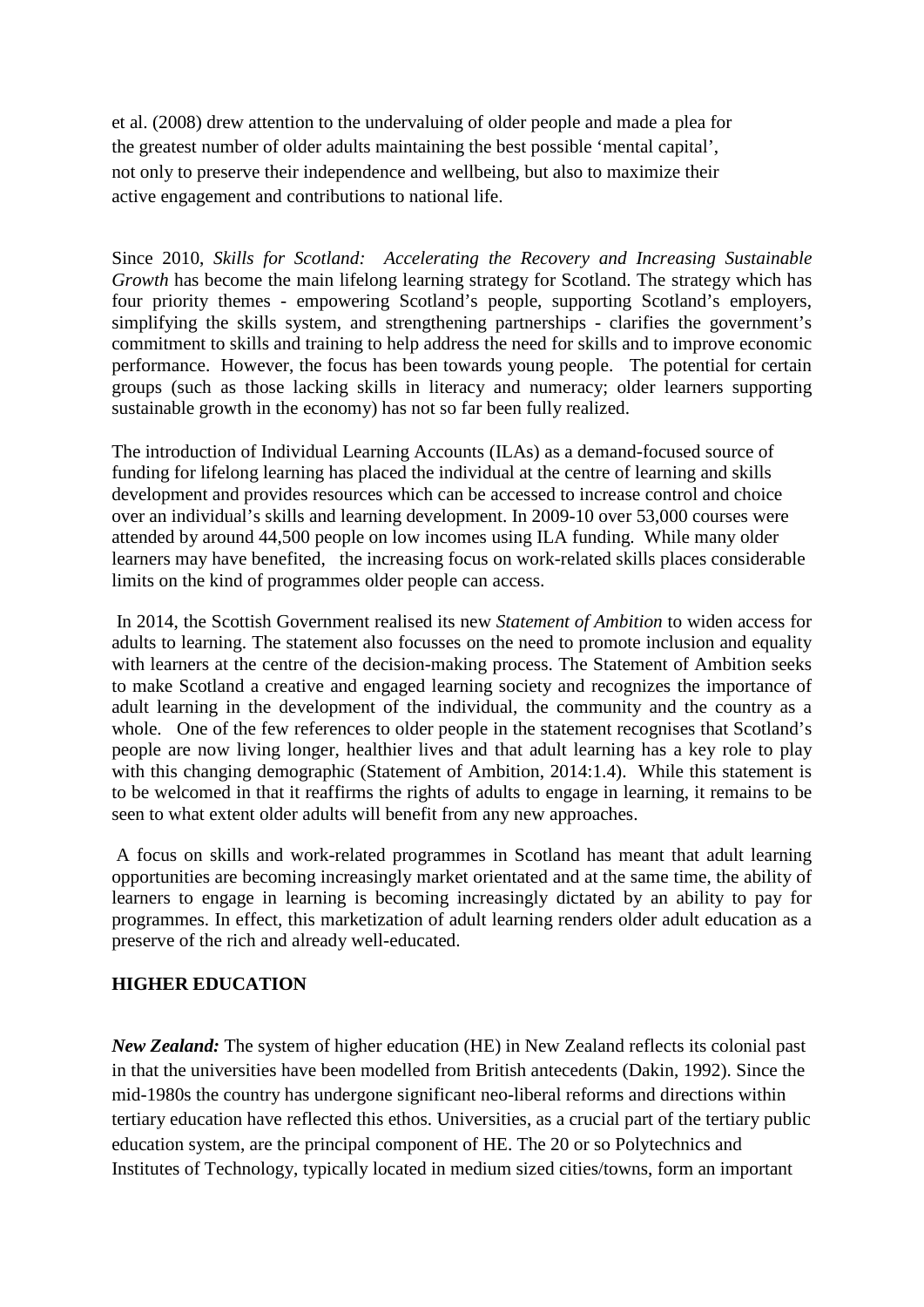supplement to universities but have a stronger technical/vocational emphasis and do not necessarily offer full degrees. A special element of the tertiary education sector in New Zealand are the three *whare wānanga* (Māori tertiary education providers). These are Māorioriented institutions whose *kaupapa* (philosophy) is consistent with Māori taking greater control of their lives (self-determination).

In line with the United Kingdom (UK), tertiary education and universities in New Zealand have been pre-occupied with widening participation and the diversification of the system (Duke, 2005). Historically, universities through their centres for continuing education (in the traditional universities, originally university extension modelled from UK antecedents) have welcomed "mature students" or older students, especially in non-credit programmes. One of the benefits of continuing education for older adults in universities has been as a pathway to more formal credit studies, as a "safe place" to test the water in higher education (McGivney, 2003). Yet, as Jamieson (2007) has noted with respect to the UK, relatively few older students undertake serious degree study. This scenario is in part a reluctance of older people to enter what might be considered "alien territory" (Tett, 2004) but may also reflect less than effective marketing strategies undertaken by universities.

*Scotland:* The Government requires universities to prepare outcome agreements which demonstrate a commitment to widening access. Outcome agreements are between higher education institutions and the Scottish Funding Council and set out how universities will use public money to achieve public priorities. They were first required in 2012-13. While these outcome agreements encourage access from a diverse range of under-represented groups, older adults are not at the front of the queue. For example, the University of Strathclyde's agreement indicates it is committed to providing access to people from the widest possible range of backgrounds. Through its Centre for Lifelong Learning it is opening up routes into higher education, particularly within the regional community. A recent analysis of data revealed that while more than 2,000 older adults accessed education through the Centre for Lifelong Learning, only a handful of older adults aged over 50 were entering the university through other faculties.

## **ADULT AND CONTINUING/COMMUNITY EDUCATION**

*New Zealand:* It is useful to interpret the role of universities in providing education for older adults in a wider context. Many, but not all, older people in New Zealand have had the opportunity to pursue their learning goals through more general adult education and/or more specific learning opportunities targeted at older learners. In the case of the former, older people have frequently participated in continuing education conducted by high schools, the Workers' Education Association (WEA), the Rural Education Activities Programme (REAPs), community houses and a host of other agencies, some of which would not identify themselves as adult education agencies. ACE in universities has traditionally been part of this open access tradition to non-credit education. In the case of the latter, there are educational programmes specifically designed by, with and for older people. These include Seniornet (a self-help agency run by older adults for older adults to become more comfortable and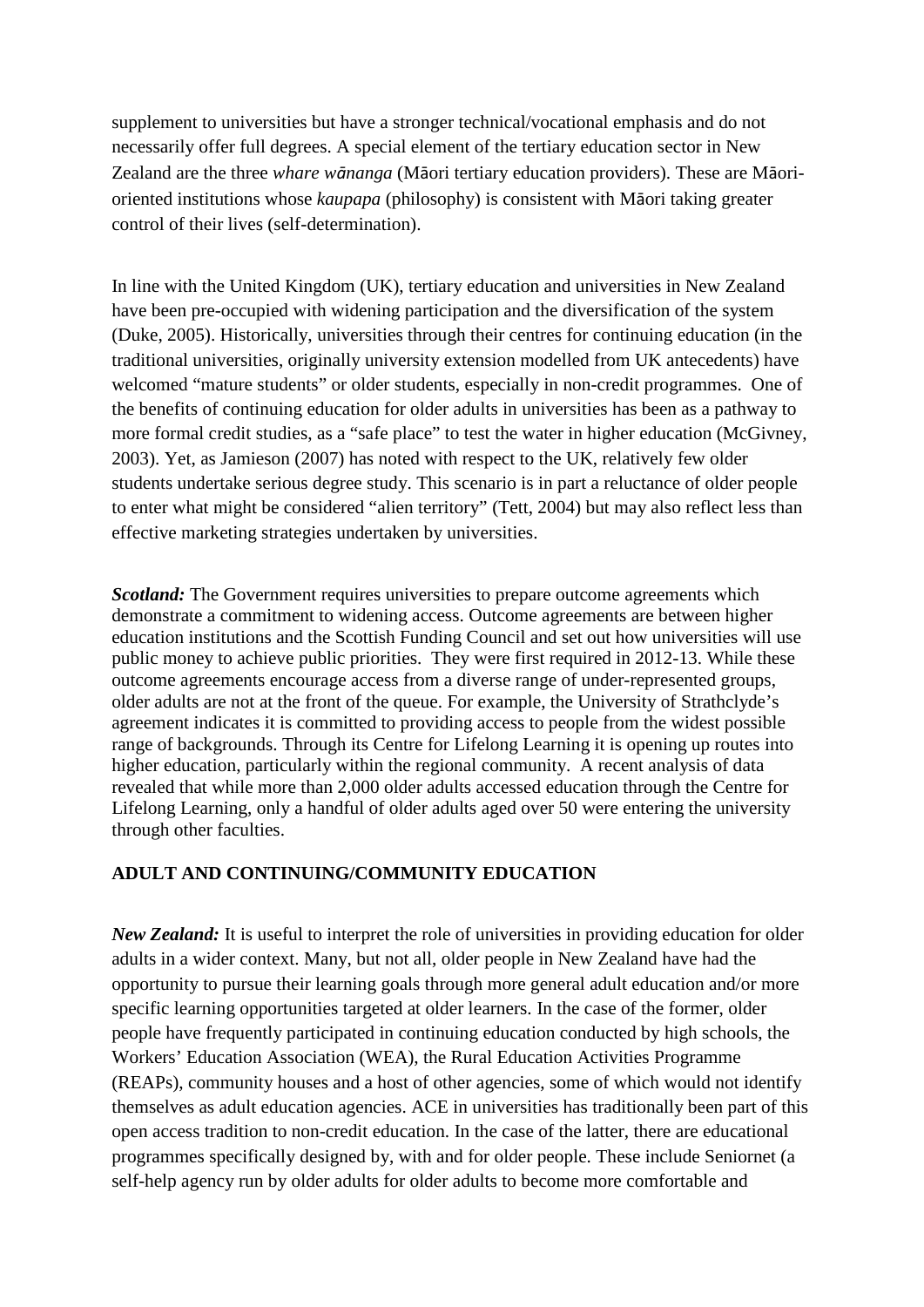competent in the use of new information and communication technologies), the University of the Third Age and the Rauawaawa Charitable Trust (a holistic Māori organization attending to the needs of kaumatua (seniors) in Hamilton city in which the Centre for Continuing Education (CCE), the University of Waikato, played a significant supporting role).

For Pakeha (Europeans), older adult education has followed patterns of the wider ACE sector. Accordingly, those older people with substantial social capital (Field, 2003) are more adept at organising their own educational opportunities as well as taking advantage of providers who also meet their expressive and instrumental learning needs.

Under the impetus of *tino rangatiratanga* (self-determination), Māori education developed strongly at both tribal and national levels consistent with a lifelong learning structure. Important distinguishing features of these new forms of Māori-oriented education structures are: their involvement of Māori at local (in cities) and/or tribal sites, that is, local community participation and development; pedagogy and curricula which resonate with daily life issues; and, inter-generational engagement (Smith, 2012). Hence, older Māori (more often women) have returned to study to be better equipped to speak *te reo* (Māori language) with confidence to their *mokopuna* (grandchildren).

*Scotland:* As Jacobsen (1992, p.278) points out, the development of adult education was closely linked to a movement of popular enlightenment similar to that in Scandanavian countries and Germany. Cooke (2006) argues that adult education developed to fulfil a variety of functions including remedial education, improving the skills of the workforce and education for citizenship. While the classic form was evening classes, there were many other types including day schools, summer school, mutual improvement societies and selfeducation often linked to library provision (Cooke, op.cit). Following the publication of the Alexander Report (1976), four main aims of adult education were established: the reaffirmation of individuality; the effective use of resources of society; fostering a pluralist society; and education for change. Following the Alexander Report, most authorities in Scotland restructured their youth and community and adult education services into community education services. Given that learning can take place in many different situations the report became involved in the debate about formal, non-formal and informal learning contexts.

Two recent initiatives have assumed prominence in the Scottish context, The Individual Learning Accounts Scheme (ILA Scotland) mentioned earlier and the establishment of the Scottish Credit Qualifications Framework (SCQF). ILA Scotland was launched in 2004 with the intention of widening participation through providing funding for individuals and groups such as mature older learners to gain better access to education. The SCQF was created in December 2001 to launch a flexible training pathway by providing lifelong learning credits that allow for accumulations and transfer with other education and training sectors. These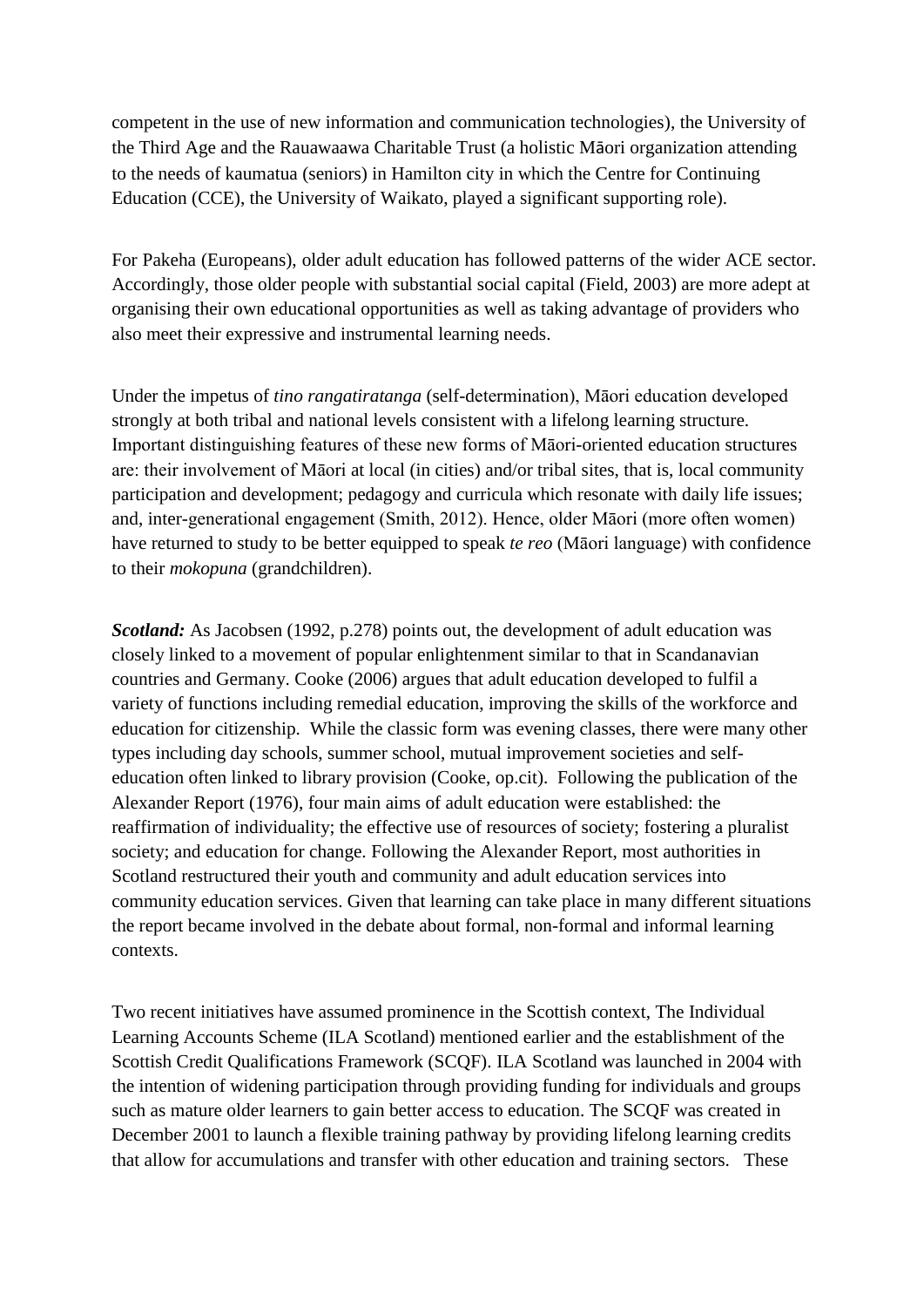schemes have both encouraged greater participation of older adults from diverse backgrounds into both further education and higher education (Findsen & McCullough, 2008).

The ability to access ILA funding is, as mentioned earlier, increasingly focussed on obtaining or improving qualifications for the workforce but this normally has not been the key motivation for older adults in engaging in learning.

### **ACE IN UNIVERSITIES**

*New Zealand:* In earlier days in New Zealand, the system of adult education in universities was inherited from the UK as university extension (Findsen & Harrė-Hindmarsh, 1996) in the main urban centres (Auckland; Wellington; Christchurch, Dunedin). Newer universities emerged such as the University of Waikato, and set up continuing education units, mainly in the 1970s. Considerable 'rationalisation' of resources occurred within the tertiary education system, resulting in a more resource-depleted (ACE) sector. When ACE in the early 1990s entered the TEC, funding to universities became part of this scenario. Throughout the universities, liberal adult education was reduced and more vocationally-oriented and professional programmes took precedence (Findsen & Harre-Hindmarsh, op. cit).

### **The University of Waikato: ACE and older adult education**

The University of Waikato, which in 2014 celebrated its 50 years of existence, adopted the American model of a centre for continuing education (CCE) rather than University Extension. The CCE began in the 1970s and its expansion continued well into the 1980s when arguably it was a flagship for innovation and creativity with an established reputation in the Southern Hemisphere. The New Zealand author joined it as a continuing education officer, essentially a programme planner/curriculum developer, in the late 1970s, prior to what many adult educators see as the heyday of the field in the 1980s. The CCE offered programmes across many subject areas (e.g. in the Arts and Humanities; Human Relationships; Science) plus extensive regional outreach provision. Significantly, the CCE was connected to then emergent marginalized fields of women's studies, trade union education and Māori studies. The CCE functioned not only as a provider of adult liberal education but also as a major point of access to mature-aged students. It was an important incubator of new ideas where its relative marginality in the academy worked to its advantage (Thompson, 2000). It was a place of experimentation, especially in domains of programme develoment, in more dialogical teaching-learning methods and in academic processes.

While the mainstay of provision for the CCE was in non-credit programming, it became prominent in access/bridging type programmes for mature-aged students. Overall, however, the CCE was best known by the Hamilton city and regional areas for its programme provision in the myriad topic areas of continuing education. Amid this generalized programme, older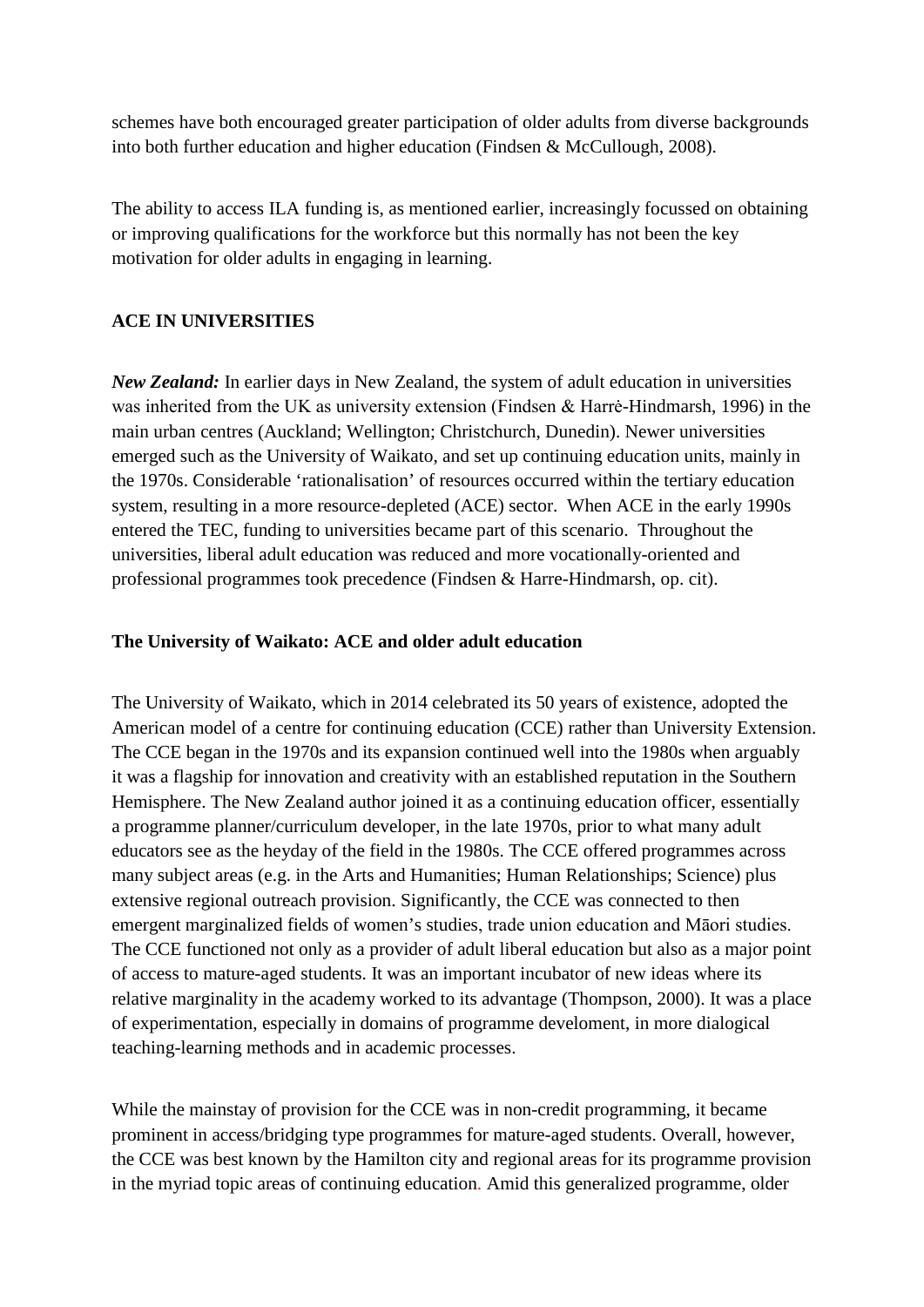adults were attracted to courses/seminars as part of the general public. On occasion, an actual course would be of more immediate relevance for older people (e.g. Preparing for Retirement; Adults Grow Too) but few programmes were planned with older adults for older adults.

## *ACE priorities for Universities*

The generic priorities of ACE have not been the same as for the universities. The Tertiary Education Commission (TEC, 2012), as the funder of ACE to universities, expected the universities to adhere to five priorities as follows:

- Providing specialised and research informed higher-level learning that contributes directly to the creation of an advanced and rapidly evolving knowledge community.
- Contributing to the knowledge society through the preservation, dissemination and application of university research.
- Promoting the development of critical and reflective thinking, and active and informed citizenship locally, nationally and globally.
- Facilitating pathways into and through university education.
- Building capacity in the wider ACE sector.

All proposals for new courses/seminars required to be assessed against these priorities and at least one of them deemed to be appropriate. The themes of lifelong learning, outlined earlier in this paper, have some resonance with these priorities. However, the current Public-Based Research Fund (PBRF) environment of universities necessitates keen attention to research outcomes which have little direct connection with older adults' lives. Overall, in terms of the learning aspirations of older adults, these five priorities have only a loose connection. Older people are certainly part of a learning society; they have the same rights as younger citizens to be informed about societal issues; they could become mainstream credit students in the university if pathways were to be made more transparent and accessible. The 2012 announcement by government of the curtailment of funding to universities for ACE has had immediate impact in the closure of the CCE at the University of Waikato; elsewhere in the New Zealand university system, CCEs have been closed, or restructured and/or severely blunted in programme provision, usually on a strict user-pays approach. Hence, participation by older adults has been reduced commensurably.

## **The University of Strathclyde: ACE and older adult education**

The University of Strathclyde is one of a small number of universities in the UK which has a special focus on providing for the educational needs of older adults. Through its Centre for Lifelong Learning, it offers a range of public programmes including languages, history, the arts, natural and social sciences at all levels geared towards the needs and interests of older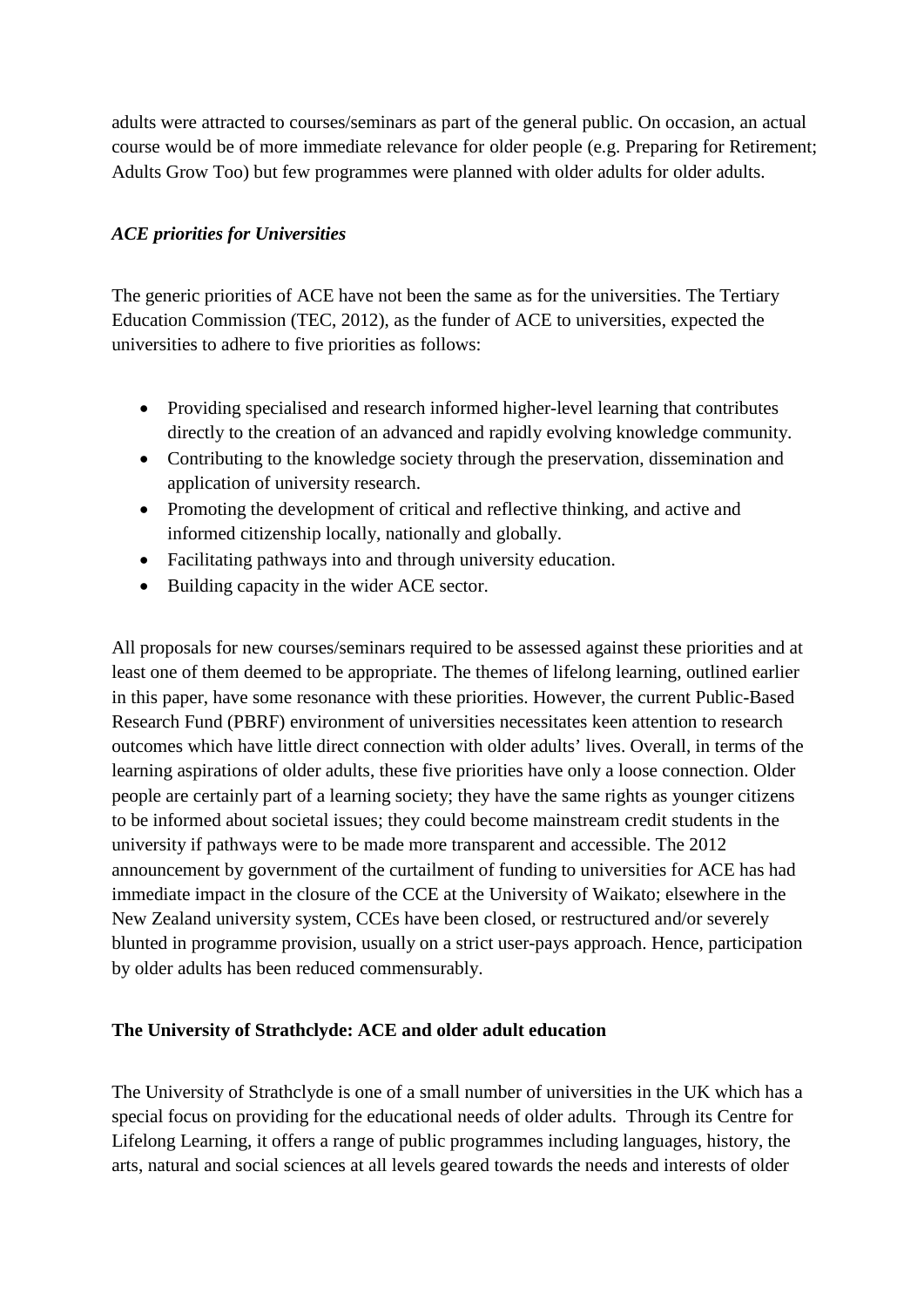adults. For more than a quarter of a century, the Centre has been involved with teaching, research and practical activities which seek to meet the needs of older adults. The programme also offers a bridge between the generations enabling young people to learn from their seniors and vice versa. The intergenerational contact has also been useful in promoting new images of both older and younger people, placing young people at the forefront of challenging ageism.

The University of Strathclyde has since 2012 been part of an international movement which is seeking to establish 'Age-Friendly' Universities (AFU)'. The initiative is preparing society for the multi-faceted challenges of Scotland's ageing demographic. The partners in the project (Dublin City University, Arizona State University and Strathclyde University), are actively encouraging older people to come into higher education institutions and to access teaching programmes across the university. The project is encouraging those who have never taken up higher education to access programmes and to encourage retired staff within universities to support the development of third age learning. The age friendly activities are targeted at promoting the quality of life of older men and women. The partnership involves teachers, researchers and learners working together in the delivery of programmes. Areas such as health and wellness, intergenerational learning, lifelong learning, distance education and cultural activities are all part of the project.

To date, the project has encouraged dialogue between personnel in the partner universities. The project is very much in its infancy, but represents a commitment at the highest level of these universities to widen participation in universities internationally by providing for the needs of older adults right across the university and to encourage research and innovation which can benefit the needs of older adults.

## **ISSUES FOR OLDER ADULTS IN TWO UNIVERSITIES**

The following issues in each of the New Zealand and Scottish universities (the University of Waikato, and the University of Strathclyde) provide a basis for judging the extent to which older adults have been considered as active members of a university community.

## **Funding**

*Waikato:* In 2011 New Zealand ACE in universities still received government funding but it was reduced by 48% from the previous year. As a result, into 2012, the CCE became a very small operation still expected to meet a very ambitious target for the University (based on negotiated Equivalent Full-Time Students from the TEC). Despite its maintenance of a robust programme, the financial viability of the CCE became highly suspect. Within its provision, the CCE had sub-contracted arrangements with several community-based providers,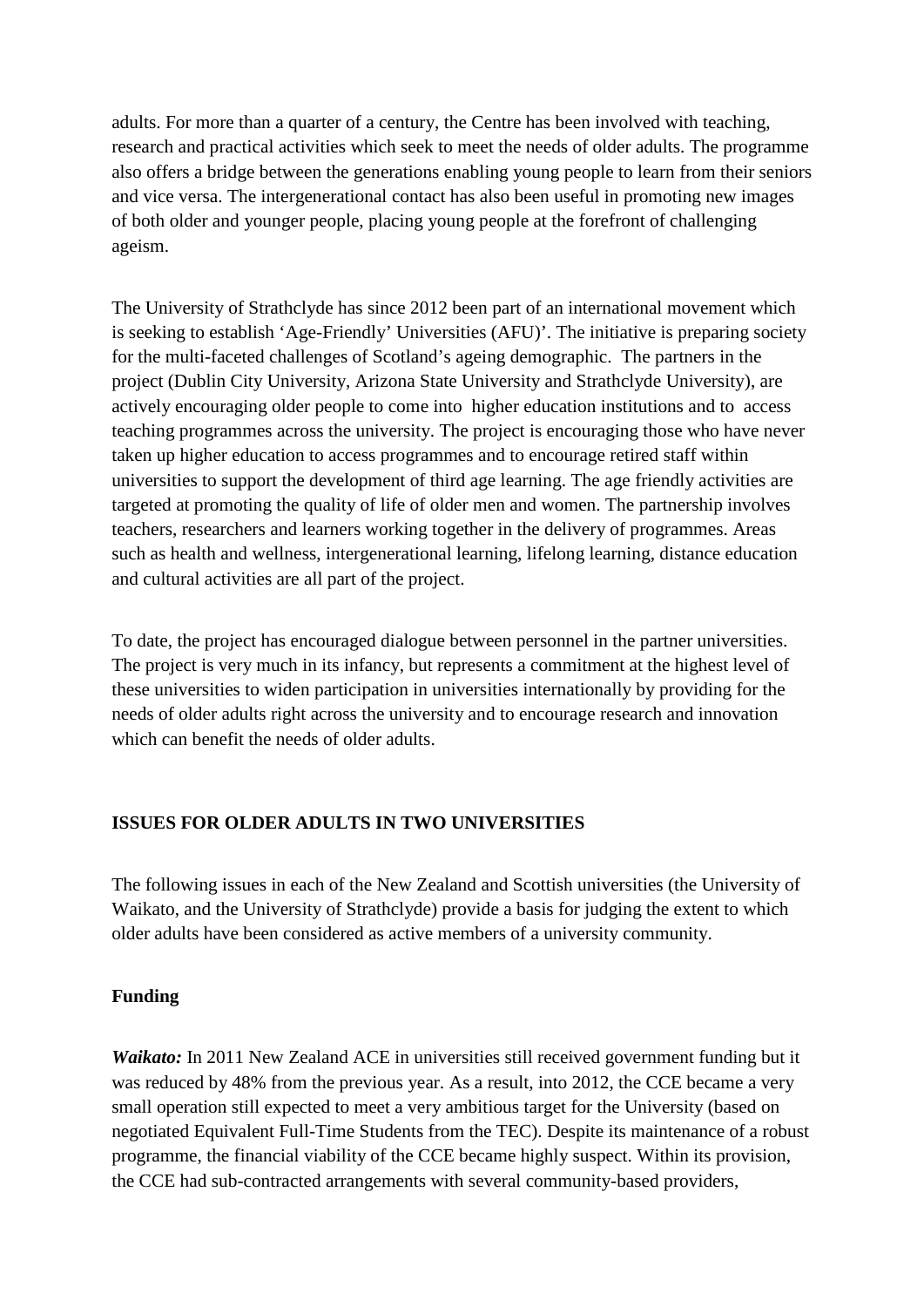including those for older adults. For Pakeha (Europeans), the CCE provided modest funding to a Hamilton-based 60+ group and eight regional networks. For Māori, through a formal Memorandum of Agreement (MoA), the CCE co-operated with the Rauawaawa Trust for local elders to organise and teach courses of relevance to the local *iwi* (tribe), Tainui.

By the TEC's removal of funding to universities, the Government threw the responsibility of ACE to the universities to fund. Given the fragile financial viability of the CCE, it is no surprise, but a disappointment, that the University itself decided to close the CCE, historically a principal disseminator of university-based knowledge to respective communities, many of which were populated with older people.

*Strathclyde:* The Scottish Government's aim has been to encourage greater collaboration between universities and other institutions, building on Scotland's excellent research base and harnessing the intellectual power of universities for business. As in the rest of the UK, funding is concentrated on world-leading and internationally excellent research which enhances Scotland's reputation and makes it an attractive place to do business. This objective has had a knock-on effect in the funding of lifelong learning units in universities which traditionally have been focused on providing employment related or community–based programmes for local people. Few of these units have had research as a core activity.

Employment related programmes are self-financing from student fees or in some cases, supported by grants awarded from bodies such as local authorities, hospitals or Government employment supported initiatives.

Other programmes, particularly for marginalized groups such as the unemployed, ethnic minorities and certain groups of older people are available through special Government funding or Charities (Bowl, 2014). European Union funding has been a particularly good source of funding for development projects for excluded groups, including older people, and for developing action-based research in this field.

## **Curriculum and provision**

*Waikato:* The ways in which the ACE priorities are interpreted in the New Zealand University context determine what counts as knowledge (the CCE programme) and affects the potential balance of subject offerings. The CCE at the University of Waikato "punched above its weight" for its small size and limited staffing resource. Those programme areas retained until the end of 2012 included the general liberal adult education offerings (very modest in numbers); enrolment of mature age students in non-credit programmes (e.g. New Start); a community issues forum; a small component of community development; education for older adults; Māori adult education (especially through the Rauawaawa Trust) and a modicum of continuing professional education (mainly for teachers) and a little on-line education.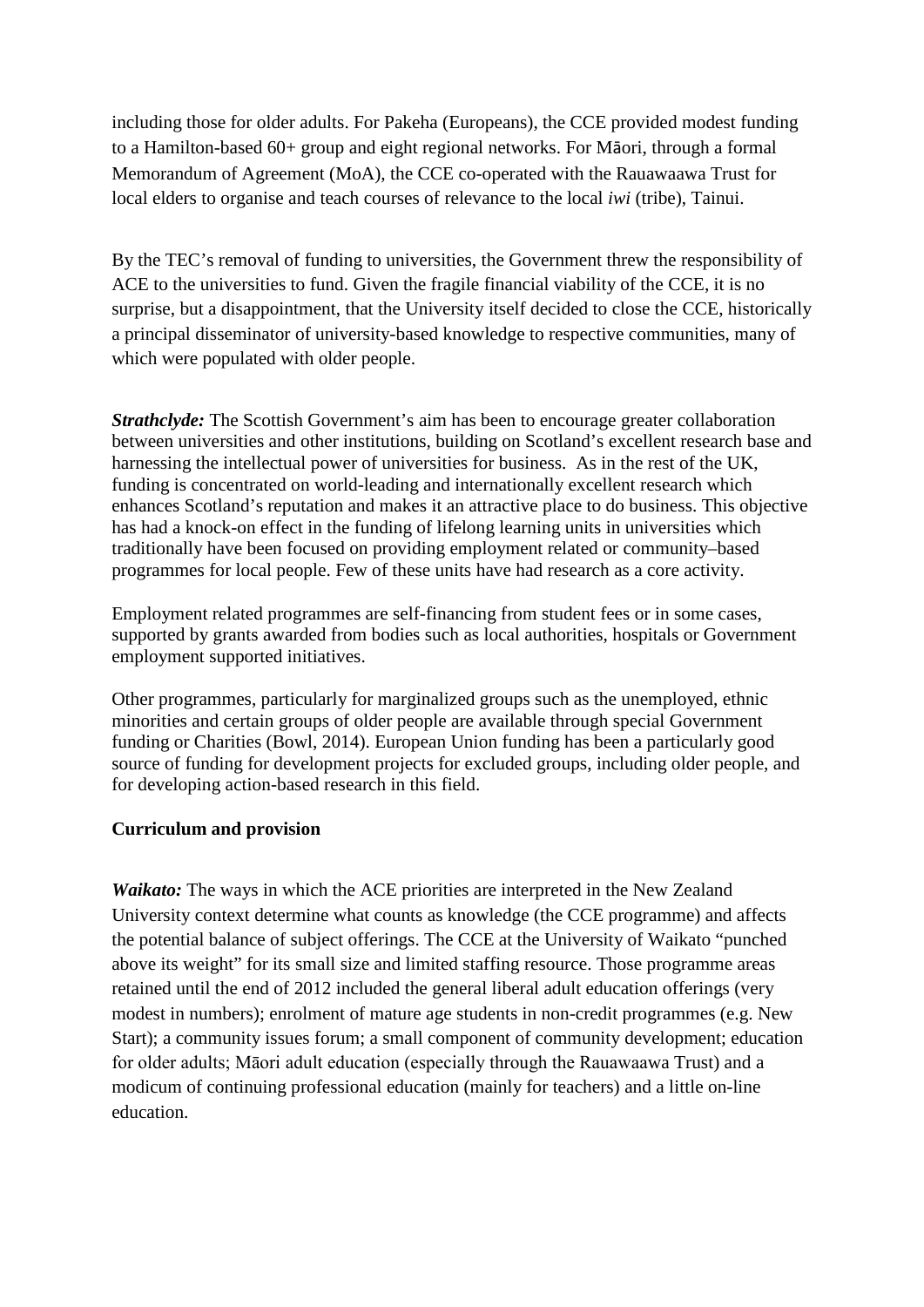Historically in universities there has been on-going tension in adult and community education between University priorities and community-based initiatives (Findsen, 2012). The effect of the TEC's University ACE priorities, even before the funding crisis, was to focus mainly on those continuing education events which had corresponding subjects taught in the University and to reduce engagement with communities outside the University, including those containing older people. Programme provision in the CCE's final years of operation became less oriented towards community development initiatives and more towards highly marketable lecture series to sustain the enrolment economy.

*Strathclyde*: At Strathclyde University, the Centre for Lifelong Learning has organised the largest formal education programme in Scotland directed towards older adults with some 2,000-3,000 adults participating in programmes each year. These programmes are largely short in nature and include a day, evening and weekend programme as well as a summer school focusing on the learning needs of older adults. It includes a very wide choice of subjects in, for example, languages, literature, social sciences, leisure and recreation, and the creative arts. These programmes are mainly "lower level programmes" and while rich in subject content, normally do not foster higher level critical activity or provide opportunities to debate socio-political issues. Radical education programmes are largely the concern of other voluntary agencies where greater independence can be maintained as they are not funded by Government.

In both New Zealand and Scotland, while many older adults participate in formal learning for personal development, their contribution to community development through volunteering is also a growing way in which adults engage in non-formal learning activities (Karsten & Erlinghagen, 2009).

## **Older persons' participation in ACE**

*Waikato:* The often asked question "Who participates in university ACE programmes?" has a familiar answer in Western cultures. The proposition that white, middle-class women have dominated adult liberal education at most university sites (unless a major, usually vocational, programme attracts men) is sustained at the University of Waikato. While in general Māori and Pasifika have tended to miss out in relation to mainstream provision (Scott, 2010), the strong partnership operating between the Rauawaawa Kaumatua Charitable Trust (a capacitybuilding programme for *kaumatua* (elders) taught by kaumatua) in Hamilton and the CCE at the University of Waikato points to a bi-cultural commitment. Its fuller history, programming and characteristics have been recorded elsewhere (see Findsen, 2012) but these confirm a respectful, mutually-beneficial arrangement for both parties.

The CCE had co-operated with the Hamilton  $60 +$  continuing education group (around 150-200 older adults) to provide public lectures on a regular weekly cycle. A local committee of seniors constructed the programme in conjunction with an ACE advisor from the CCE.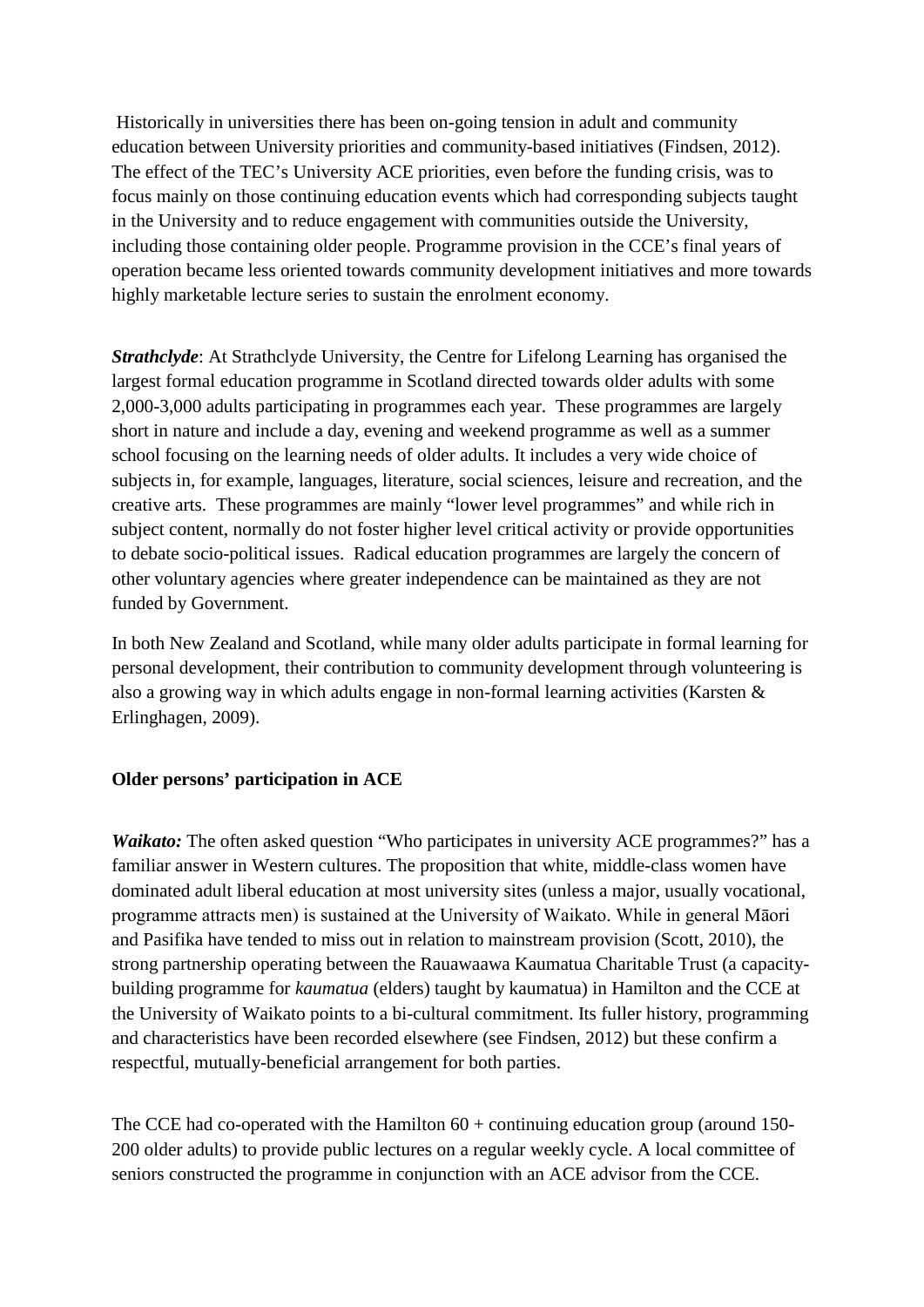Similarly, the CCE offered support to eight regional towns where kindred programmes were conducted by largely autonomous 60+ groups. Hence, overall, the CCE helped senior adult education to prosper as an outreach project for many years. It could be argued that these 60+ continuing education groups have fulfilled a similar purpose to the popular independent University of the Third Age (U3A), dominated by those who have already prospered from sustained educational advantage (Boulton-Lewis, 2012). Despite the closure of the CCE at the University, these groups have continued without explicit support from the University.

*Strathclyde:* In Scotland, formal learning in universities is associated largely with obtaining a qualification and participation in formal education/training courses. However, the less frequent vocational pressures of later adulthood can diminish the major motivator for participation in formal education, especially where there exist other demands upon the potential learner's time. While adults generally comprise a growing proportion of formal education participants, older adults (50+) are still a relatively under-represented group in mainstream credit provision.

Access programmes have been developed for adults to encourage those who lack formal entry qualifications to take an alternative qualification which acknowledges their life and work experience. Flexible entry requirements with well-developed systems of accreditation for prior learning (APL) and experiential learning have also been developed at Scotland's universities to increase participation, though this route into higher education is underdeveloped in older research intensive universities. In the main, these opportunities have been taken up by mature adults aged 23- 50 but some older adults have also participated. As older adults frequently want to re-enter the work-force, gaining recognition for employment and general life experience through APL, may assist them to obtain a work qualification through an alternative route or reduce the time needed to complete a programme.

A less usual way of engaging with students and their needs has been through the Learning in Later Life Students 'Association at the University of Strathclyde. The Association, which sees its remit to engage with people aged 50+, dates back to 1998 when its policy statement stated it sought to "establish and maintain an organisation of mature students that, as its primary concern, will commit itself to furthering the educational and social aims of the older age group in the Strathclyde Region." The Association has some 16 clubs which have evolved from classes and which provide additional educational and social activities supplementing the work of classes through an informal learning environment. This kind of activity is highly unusual and is said to be a major factor in explaining the ongoing success of later life learning at Strathclyde for 25 years (University of Strathclyde, 2012).

#### **University-Community relationships**

*Waikato:* The CCE at the University of Waikato upheld a positive relationship with manifold communities throughout its operation. Collaborations immediately prior to closure included the Hamilton City Council, the Waikato Society of Arts, the Waikato District Heath Board, the Tauranga Environment Centre, the Forest and Bird Society, and Creative Tauranga. Older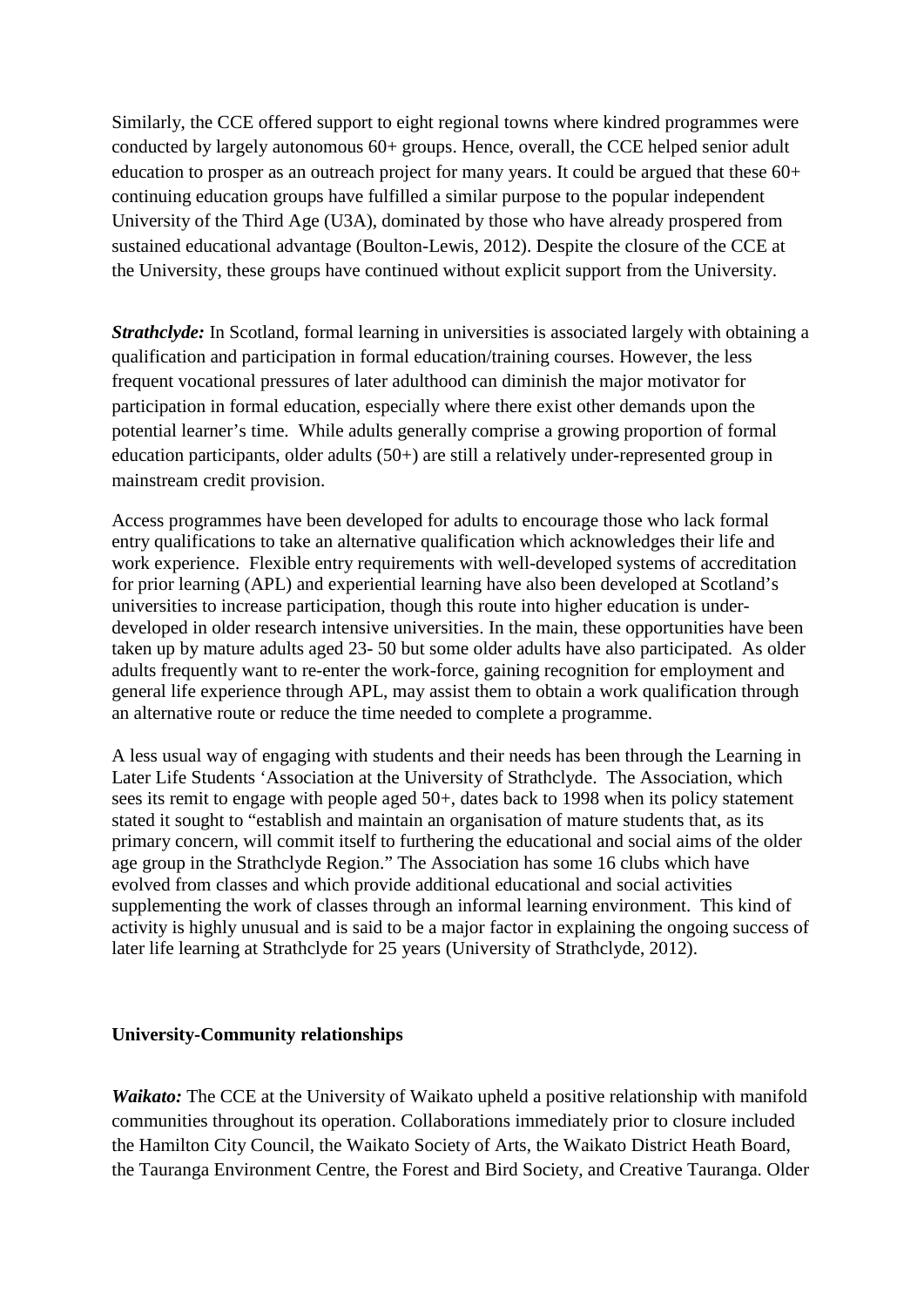people tend to be prominent in such organizations. Some relationships were formalised with memoranda of agreement to provide much-needed financial support to community groups. In terms of pride of place in partnerships, the arrangement with the Rauawaawa Kaumatua Trust stands very tall. It is indeed ironic that the Government's cutting of funds to the University has resulted in damage to one of the high priority groups for the TEC: Māori. In a more general sense, the CCE's closure has removed an important mode of interaction of the University with its communities.

*Strathclyde:* In a similar way, Strathclyde University maintains close links with local bodies such as the Glasgow City Council, Glasgow Life and other voluntary groups. These links are supported with project funding to develop programmes to encourage access for older adults. Additional funding from European Union development grants also continue to support the development of partnerships within the local scene and with European countries which support the inclusion of older adults in universities.

## **CONCLUDING REMARKS**

A direct comparison of two universities in different cultural milieu is understandably a complex affair. While there are distinctive similarities of operation emergent from a common British colonial heritage, the geographical location in opposite sides of the world has meant that more distinctive qualities of the respective countries have percolated through to provision of older adult education. The commonality is manifested in commitment to older adults in both a wider framework of adult (liberal) education provision and more specific instances of co-operative ventures of the University (mainly through continuing education) with local older people. In both cases, there is considerable older adult learning occurring in non-formal contexts, not necessarily related to University and/or governmental objectives.

At the University of Waikato, older adult education has been one of many strands of continuing education. In the wider continuing education programme, older people have been prevalent as participants but not necessarily as co-designers. However, both the 60+ continuing education programme and the Rauawaawa Trust programme provide evidence of programmes conducted *with* older people to help meet their more specific learning needs. In terms of indigenous education, the Trust has received international recognition for its innovation and co-operation between a University and an iwi (Māori tribe) (PriceWaterhouseCoopers, 2008). While not overtly intentional, the two programmes provide separate opportunities for Pakeha and Māori to exercise greater autonomy in the creation of knowledge. Despite the demise of the Centre for Continuing Education at the University, these two programmes still function primarily through voluntary contributions.

At the University of Strathclyde education of older adults continues to be one of the key strands of the continuing education programme. Its city centre location in Glasgow and its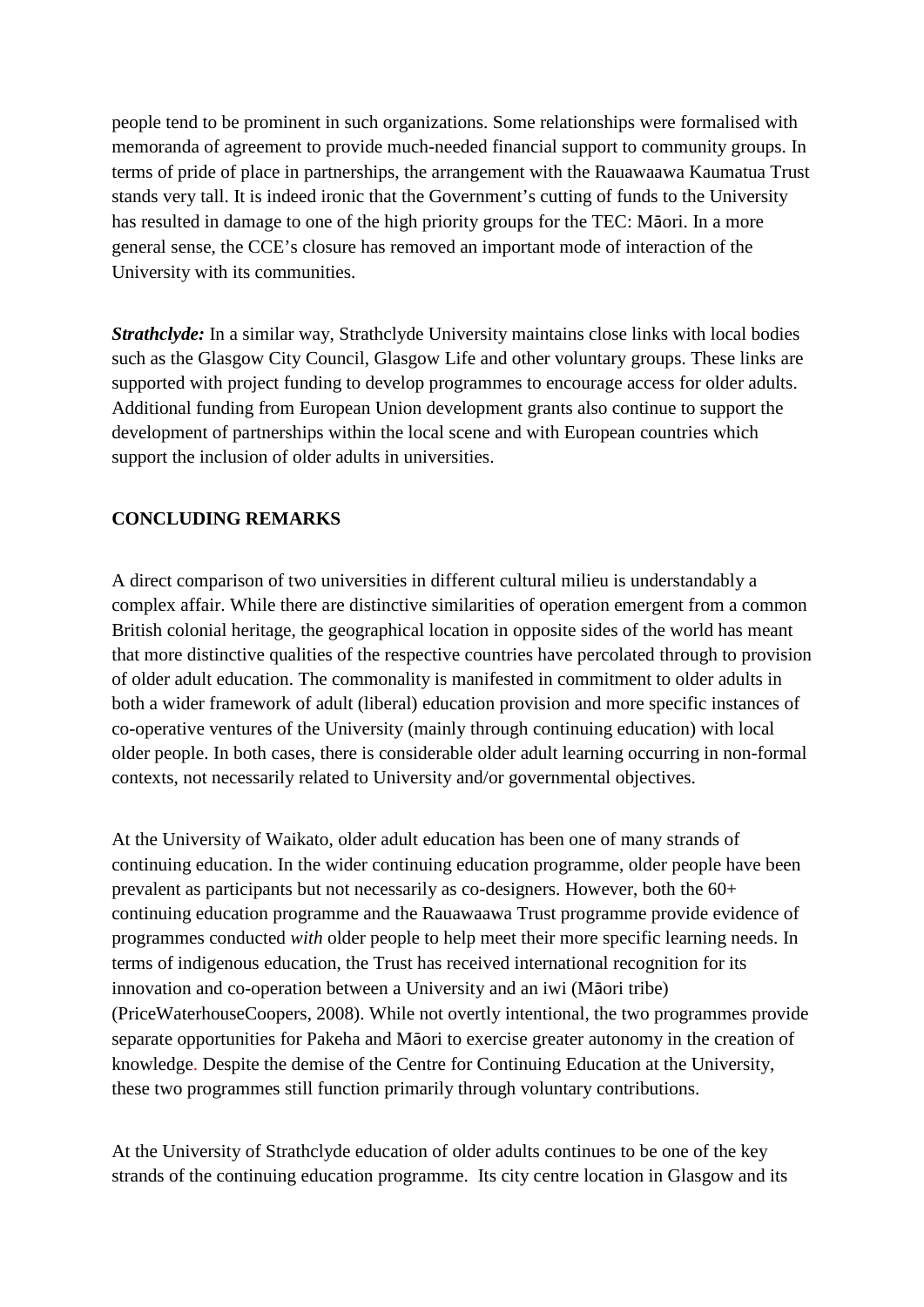ability to draw from a population of approximately 2.5 million in the local area enables it to focus on the needs of a particular group, older adults, whose needs have for a long time been neglected.

There is little room for smugness in observing what has happened in these two universities' engagement with lifelong learning. Supportive policies and funding are two major areas of omission. In the case of the University of Waikato, the demise of continuing education was somewhat predictable, given the New Zealand Government's historical ambivalence to funding Adult and Community Education. Even more problematic is the notion that older adult education should receive public money. When observing credit education programmes to which older people have ready access, there is little evidence of support at either a national or a more localised university level. At Strathclyde, despite its strong non-credit offerings, the trickle-on effect to "real education" in terms of degree studies is negligible. In terms of an enrolment economy, older adult education has minimal sway unless it is connected to universities' pre-occupations of recruitment, retention, progression and outcomes (Duke, 2005). However, if numbers of traditional students (those fresh from high school) dwindle, there may well be a surge of interest from universities in recruitment of older adults motivated by a financial imperative.

A seemingly neglected domain of adult learning for both providers in these case studies is that of learning for work or employability. Strathclyde University, through its various projects, has made some inroads into this area of older adult activity. Just as wider society has not considered older people as being a significant force in the labour market, universities have taken too little cognisance of instrumental education for older adults whether for a new "encore" career or for them to retain current employment against the threat of younger people displacing them (see Findsen & McCullough, 2008). The fixation on liberal adult education in universities has tended to blind these same institutions to other useful knowledge-creation pathways for older adults.

Another issue facing both these institutions within institutions is the concentration in both countries' universities on research intensity. In the case of the New Zealand University, the Public-Based Research Fund assumes major financial importance for the continuance of individual academics as well as the University as a whole. In the Scottish context, the same mentality applies. Hence, lifelong learning centres have tended to focus on practice and professional development oriented to improve institutional performance in provision rather than embedding research into the centres themselves. Hence, the peripheral location of lifelong learning, exemplified in a paucity of high quality research, has led to a diminution of commitment to these centres.

The character of adult learning in society more generally is forever changing. The majority of older adults learn via informal learning experiences or through non-formal education (Findsen, 2005). The advent of ICT developments, especially the internet, has rendered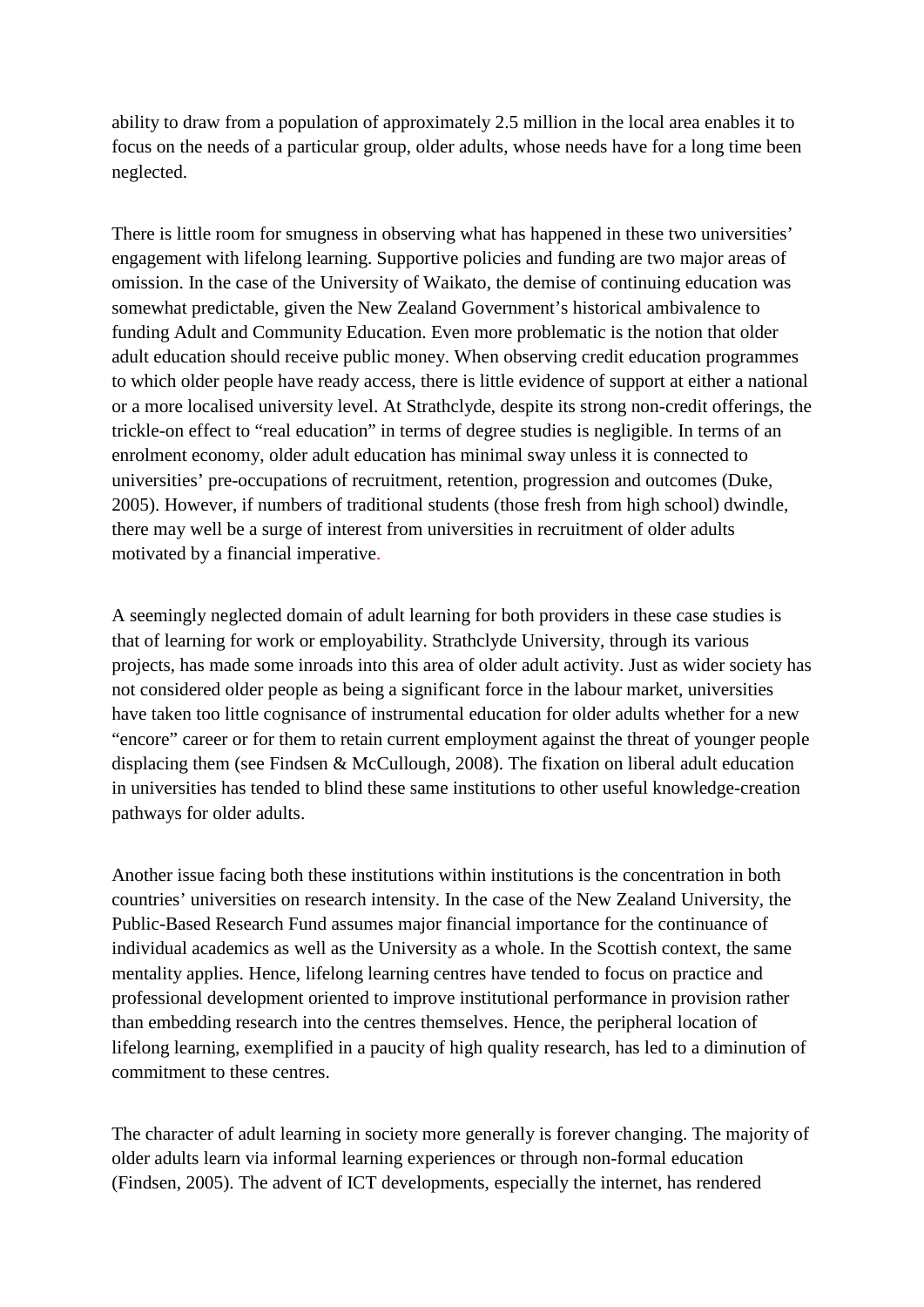formal education less relevant unless the modes of operation better reflect the realities of older people's lives. Hence, blended learning is assuming greater significance for universities (including for older adults). In addition, inter-generational learning programmes are gaining momentum across the globe (see Schmidt-Hertha, Kraseovec & Formosa, 2014, for more explanation on these trends in Europe).

Another issue which both these universities' lifelong learning centres have inadequately addressed is that of fourth age learning (Laslett, 1989). While it is more difficult for more dependent older learners to come into the university, it is possible for the university to go to the learners. This is also a relatively neglected area within educational gerontology and is one of considerable scope providing higher education institutions have a will to do so. Such an imperative is more likely to eventuate if government policy links financial reward to such outreach.

Overall, while the two universities' programmes on older adult education have illustrated an historic commitment to serve the needs of older people the considerable threat of increasingly neo-liberal ideologies has played out slightly differently in the two countries' contexts. The challenge for the future will be to ensure that the needs of this ever expanding group of adults are not overlooked in universities.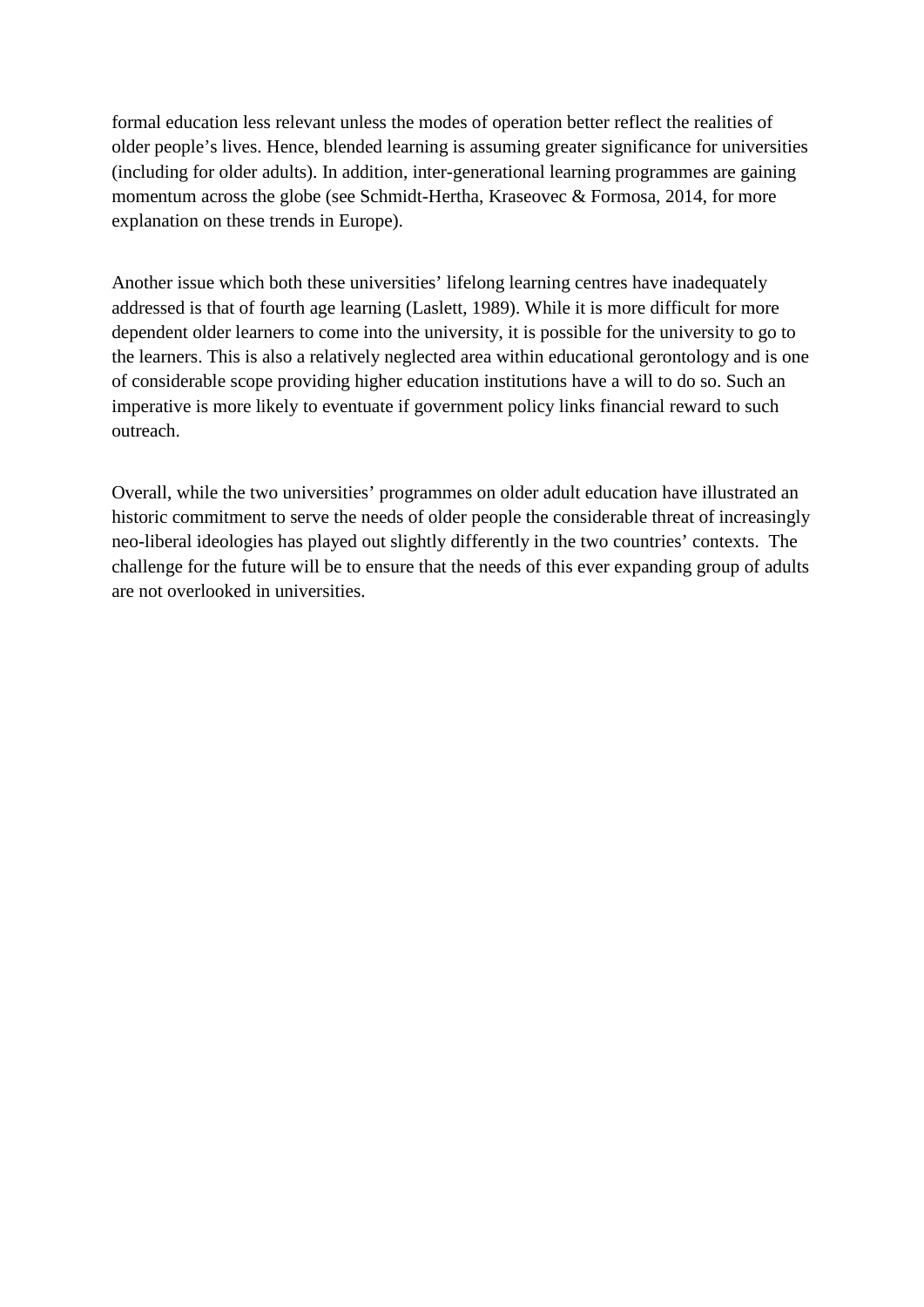### **REFERENCES**

Allen, J. (2008) *Older People and Wellbeing*. London: Institute of Public Policy Research (IPPR).

Anderson, S. (2008). *Later life learning: A review of the literature.* Milton Keynes: the Association for Education and Ageing (UK).

(AECLWP) Adult Education and Community Learning Working Party (2001). *Koia! Koia! Towards a learning society: the role of adult and community education.* The report of the adult education and community learning working party. Wellington: Ministry of Education.

(AEWP) Ageing and Education Working Party (1987). *Ageing and lifelong learning in New Zealand.* Wellington: National Council of Adult Education.

Beatty. P.T. & Visser, R.M.S. (2005) (Eds.). *Thriving on an aging workforce: Strategies for organizational and systemic change*. Malabar, Florida: Krieger Publishing Co.

Boulton-Lewis, G. (2012). Issues in learning and education for the ageing. In G. Boulton-Lewis & M.Tam (Eds). *Active ageing, active learning*, Springer: Dordrecht, pp.21-33.

Bowl, M. (2014). *Adult education in changing times*. Leicester: NIACE.

Cooke, A. (2006) *From Popular Enlightenment to Lifelong Learning: A History of Adult Education in Scotland 1707-2005*, Leicester: NIACE

Dakin, J. (1992). Derivative and innovative forms of adult education in Aotearoa New Zealand, *New Zealand Journal of Adult Learning*, 20 (2), 29-49.

Davey, J. A. (2006). The labour market. In Boston, J. & Davey, J.A. (Eds.) *Implications of population ageing: Opportunities and risks*. Victoria University of Wellington: Institute of Policy Studies, pp. 189-220.

Davey, J. & Cornwall, J. (2003) *Maximising the potential of older workers*. Wellington: New Zealand Institute for Research on Ageing, Victoria University of Wellington.

Department of Social Welfare (1999). *From welfare to well-being and strengthening families*. Wellington: Ministry of Social Policy.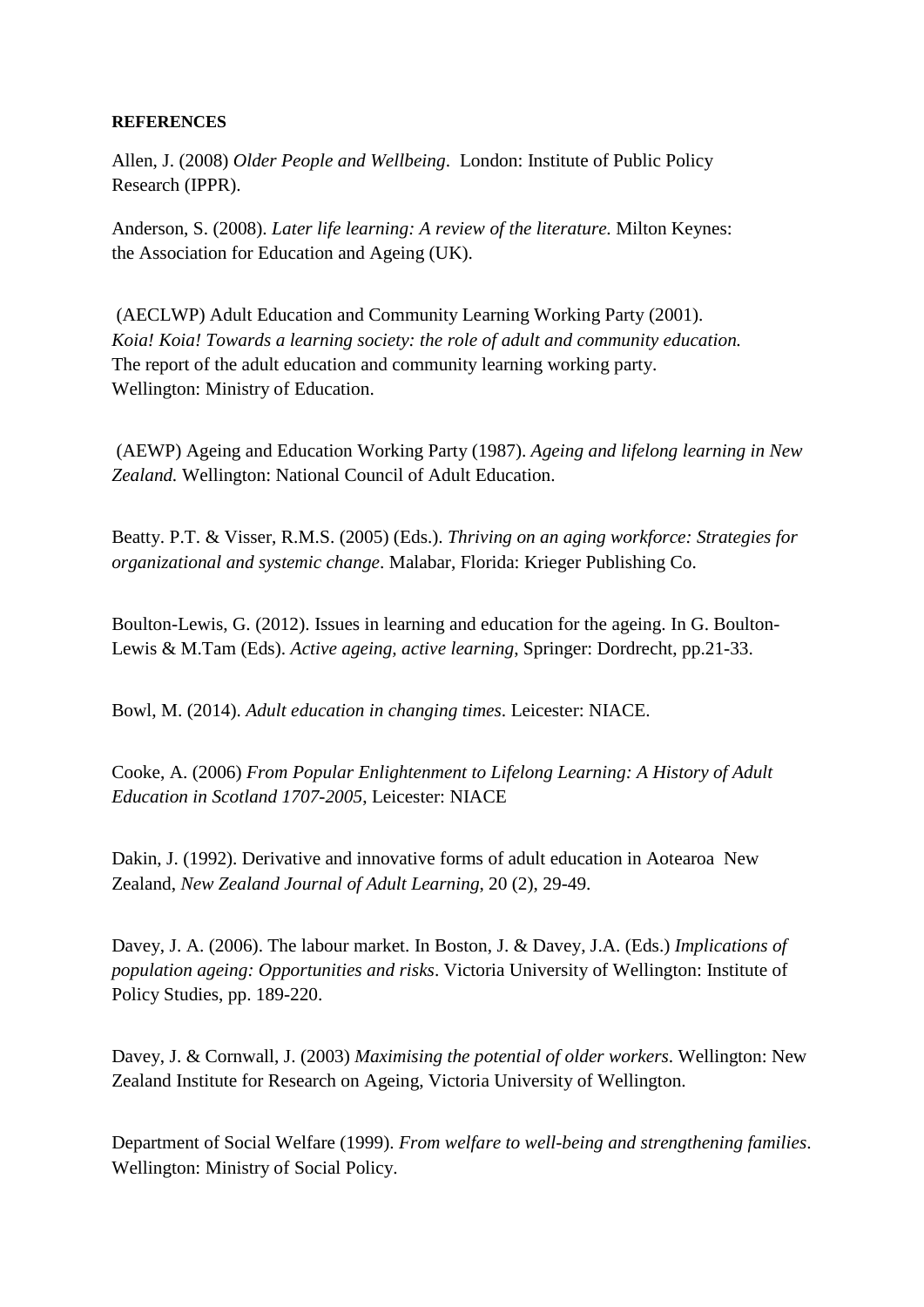Duke, C. (2005). (Ed.) *The tertiary moment: What road to inclusive higher education?* Leicester: NIACE.

Field, J. (2003). *Social capital*, London: Routledge.

Findsen, B. (2012). University and community engagement through continuing education: The case of the University of Waikato and the Rauawaawa Trust, in Jones, P., Storan, J. Hudson, A. & Braham, J. (Eds) *Lifelong learning and community development* (pp. 43-55). University of East London: Forum for Access and Continuing Education.

Findsen, B. (2005). *Learning later*. Malabar, Florida: Krieger Publishing Co.

Findsen, B. & Formosa, M. (2011). *Lifelong learning in later life: A handbook on older adult learning*. Rotterdam: Sense Publishers.

Findsen, B. & McCullough, S. (2008). Older adults' engagement with further and higher education in the West of Scotland: Tracking educational journeys (Final Report). Glasgow: The West of Scotland Wider Access Forum and the Department of Adult and Continuing Education, University of Glasgow.

Findsen, B. & Harré-Hindmarsh, J. (1996). Adult and Community Education in the Universities. In J. Benseman, B. Findsen, & M. Scott (Eds), *The Fourth Sector: Adult and Community Education in Aotearoa/New Zealand* (pp. 193-209). Palmerston North, New Zealand: The Dunmore Press.

Jamieson, A. (2007). Higher education study in later life: what is the point? *Ageing & Society*, 27, 363-384.

Jarvis, P. (2001). *Learning in later life.* London: Kogan Page.

Jacobsen, B. (1992) 'Denmark' in P. Jarvis (Ed.), *Perspectives on Adult Education and Training in Europe.* Leicester: NIACE

Jesson, J. (2010). Adult and community education. In Thrupp, M. & Irwin, R. (Eds). *Another decade of New Zealand education policy: Where to now?* Hamilton: The Wilf Malcolm Institute of Educational Research, pp. 131-147.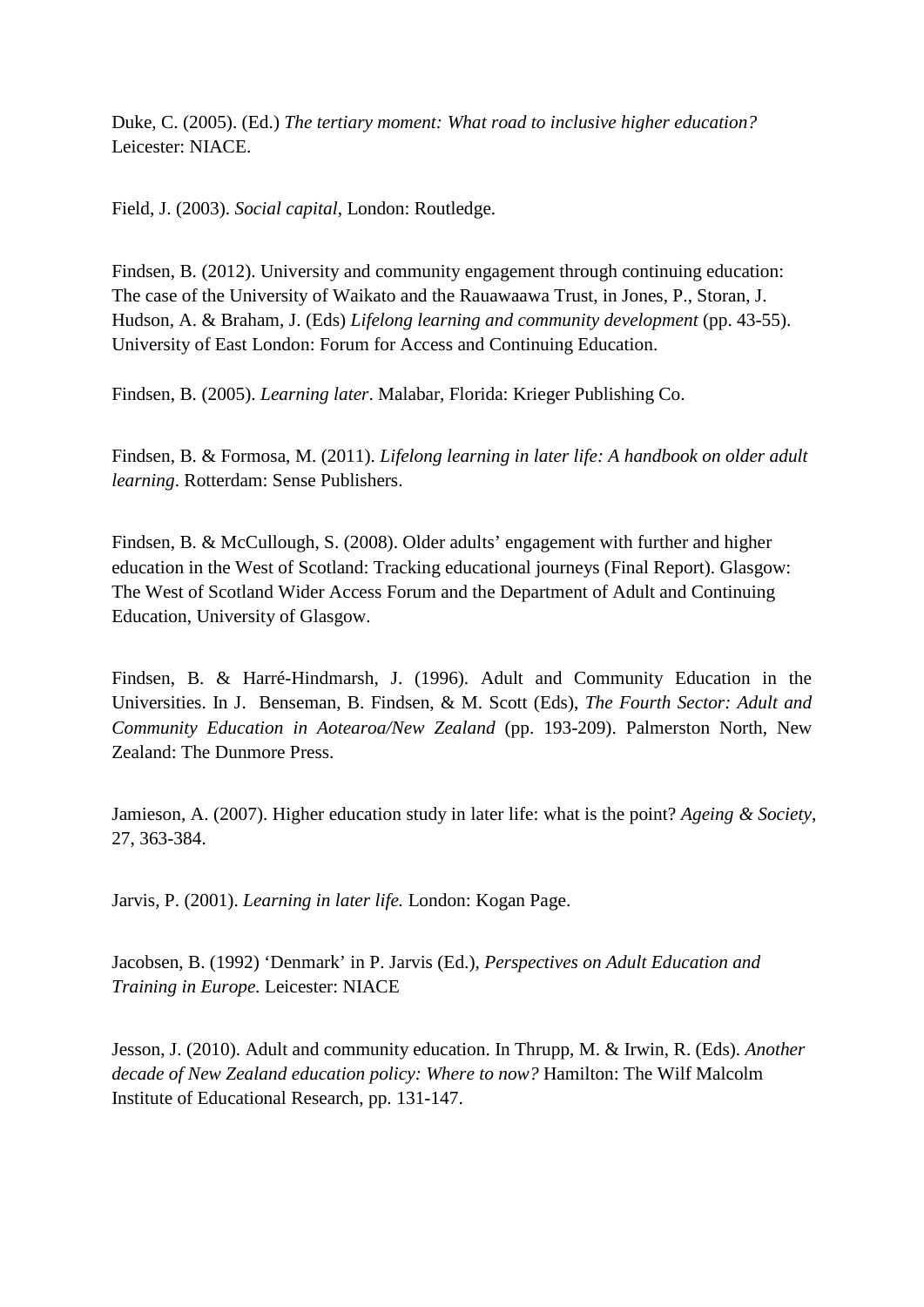Karsten, H. & Erlinghagen, M. (2009). Dynamics of volunteering in older Europeans, *The Gerontologist*, 50 (2), 170-178.

Kirkwood, T., Bond, J., May, C., McKeith, I. and Teh, M. (2008) *Foresight mental capital and wellbeing project: making the most of ourselves in the 21st century*. London: The Government Office for Science.

Laslett, P. (1989). *A fresh map of life: The emergence of the Third Age.* London: Weidenfeld and Nicholson.

Lindberg, D. & Marshallsay, Z. (2007). Older workers' perspectives on training and retention of older workers. Adelaide, South Australia: National Centre for Vocational Education Research & the Australian Government.

Mark, R. (2013). *From Adult Learning to Lifelong Learning in Scotland,* Chapter 84, in Bryce, T., Humes, W. Gillies, D., & Kennedy, A. Scottish Education (4<sup>th</sup> Edition). Edinburgh University Press, pp774-783.

McGivney, V. (2006). *Adult learning at a glance*. Leicester: NIACE.

McGivney, V. (2003). *Adult learning pathways: through routes or cul-de-sacs?*. Leicester: NIACE.

Phillipson, C. (1998). *Reconstructing old age: New agendas in social theory and practice*. London: Sage Publications Inc.

Phillipson, C. (2000). 'Critical educational gerontology: Relationships and future developments'. Chapter 3 in Glendenning, F. (Ed) *Teaching and learning in later life: Theoretical implications* (pp.25-37). Aldershot: Ashgate Publishers.

PriceWaterhouseCoopers (2008). *Adult and community education: Economic evaluation of adult and community education outcomes*. August, PWC.

Rothwell, W.J., Sterns, H.L., Spokus, D. & Reaser, J.M. (2008). *Working longer: New strategies for managing, training, and retaining older employees*. New York: American Management Association.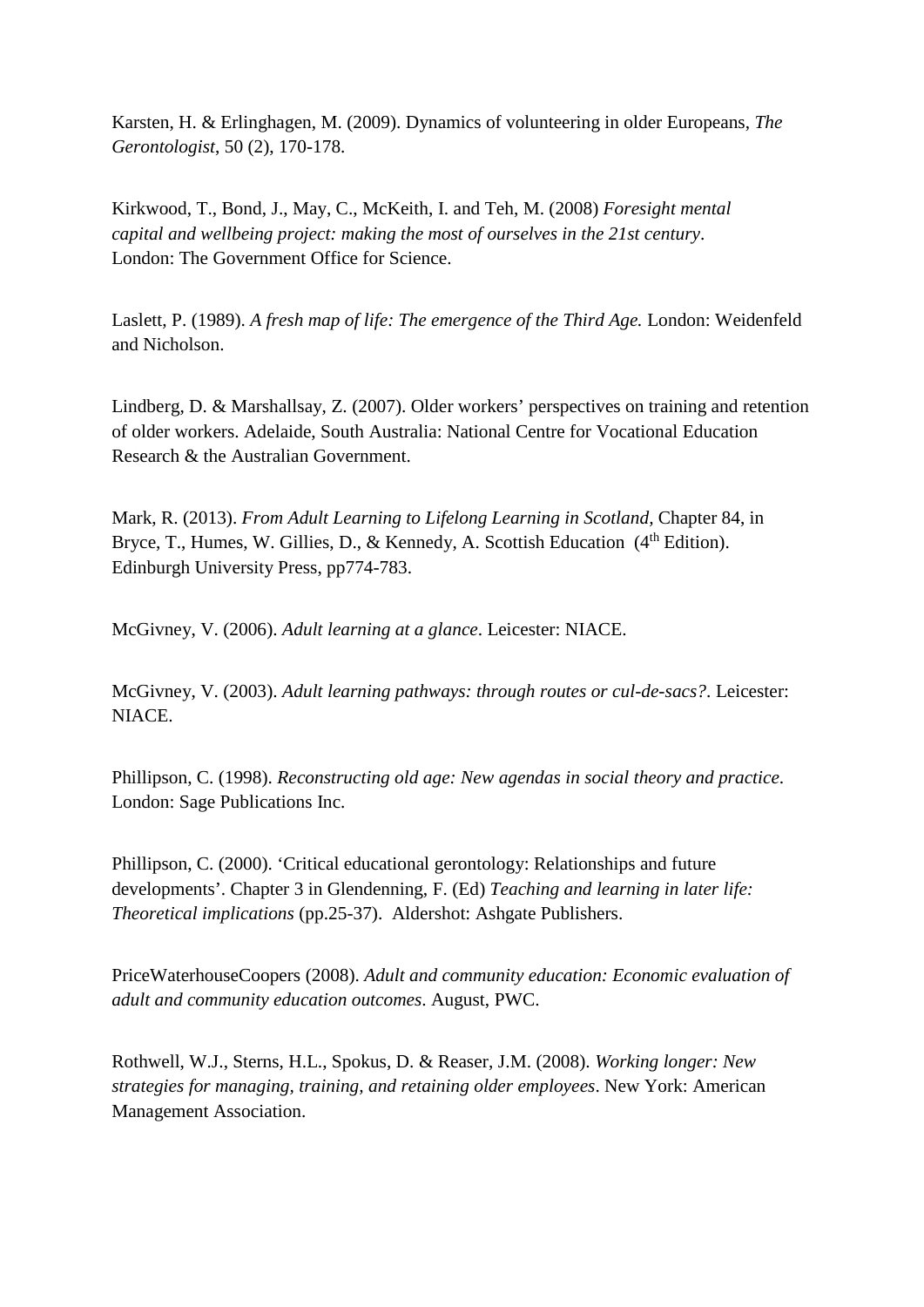Schmidt-Hertha, B., Kravosec, S.J. & Formosa, M. (2014). (Eds). *Learning across generations in Europe.* Rotterdam: Sense Publishers.

Scott, D. (2010). *Non-formal and formal learning – adults in education.* Wellington: Ministry of Education.

Scottish Government (2004) Working and learning together to build stronger communities Scottish Executive Guidance for Community Learning and Development. Available at: http://www.gov.scot/Publications/2004/02/18793/32157

Scottish Government (2007a) *All Our Futures: Planning for A Scotland with an Ageing Population* (2007). Edinburgh: Scottish Government. Available:<http://www.scotland.gov.uk/Topics/People/Equality/18501/Experience>.

Scottish Government (2007b) *Scotland's Futures Forum: Growing older and wiser together: A future's view on positive ageing*. Edinburgh: Scottish Government. Available at:<http://www.scotlandfutureforum.org/assets/library/files/application/1215680454.pdf>

Scottish Government (2010) Skills for Scotland: Accelerating the Recovery and Increasing Sustainable Growth (2010)

Available at: <http://www.gov.scot/Topics/Education/skills-strategy>

Scottish Government (2014) Statement of Ambition for Adult Learning

Available at: <http://news.scotland.gov.uk/News/Learning-for-all-b15.aspx>

Schuller, T. & Watson, D. (2009) *Learning Through Life: Inquiry into the Future for Lifelong Learning,* Leicester: NIACE

Scottish Education Department (1975) *Adult Education: The Challenge of Change.* The Alexander Report, Edinburgh: HMSO

Statistics New Zealand (2013). 2013 Census Quickstats about national highlights. (www. stats.govt.nz). Wellington: New Zealand Government.

Smith, L.T. (2012). *Decolonizing methodologies: research and indigenous peoples*. London: Zed Books.